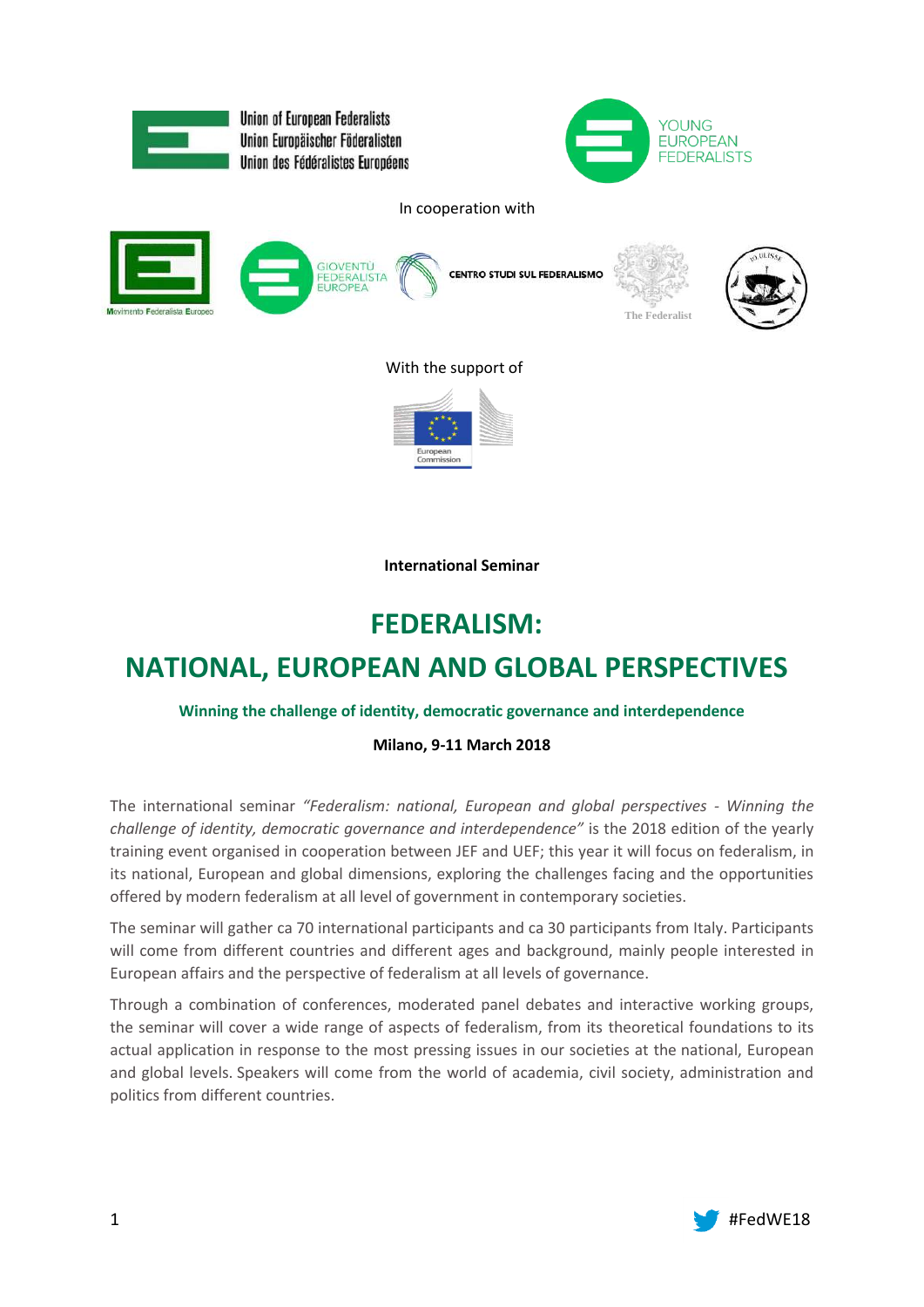# **PROGRAMME**

**Friday 9 March 2018**

*Venue: Spazio Cairoli, Vicolo S. Giovanni Sul Muro, 5, 20121 Milano* 13:00 13:30 13.45 Registration of participants Opening of the seminar **"FEDERALISM – SETTING THE SCENE**" Introduction to the subjects of the seminar by **PAOLO VACCA**, Secretary General of the Union of European Federalists **SESSION I – FUNDAMENTALS OF FEDERALISM** 14.00 **"FUNDAMENTALS OF FEDERALISM**" Introduction by: **LUISA TRUMELLINI**, Secretary General of the Movimento Federalista Europeo followed by debate with participants 15.00 **"THE FEDERAL STATE: THEORY AND COMPARISON OF DIFFERENT EXISTING FEDERAL STATES**" Introduction by **GIUSEPPE MARTINICO,** Associate Professor of Comparative Public law at the Scuola Superiore Sant'Anna of Pisa and Fellow at the Centro Studi sul Federalimo of Turin followed by debate with participants 16.00 16.15 17.15 Coffee break **"NATIONALISM, POPULISM, GLOBALISATION, FEDERALISM: STRUGGLING FOR IDENTITY AND SOVEREIGNITY IN CONTEMPORARY SOCIETIES**" Introduction by: **ALBERTO MARTINELLI**, Professor Emeritus of Political Science and Sociology at the University of Milan followed by debate with participants **"IS FEDERALISM THE RIGHT MODEL FOR EUROPEAN INTEGRATION?"** Introductions by: **ROBERTO CASTALDI**, Director of CESUE (Centre for European and Global Governance) and Associate Professor of Political Theory at eCampus University **FEDERICO OTTAVIO REHO**, Research Officer ay the Wilfried Martens Centre for European Studies, Brussels followed by debate with participants

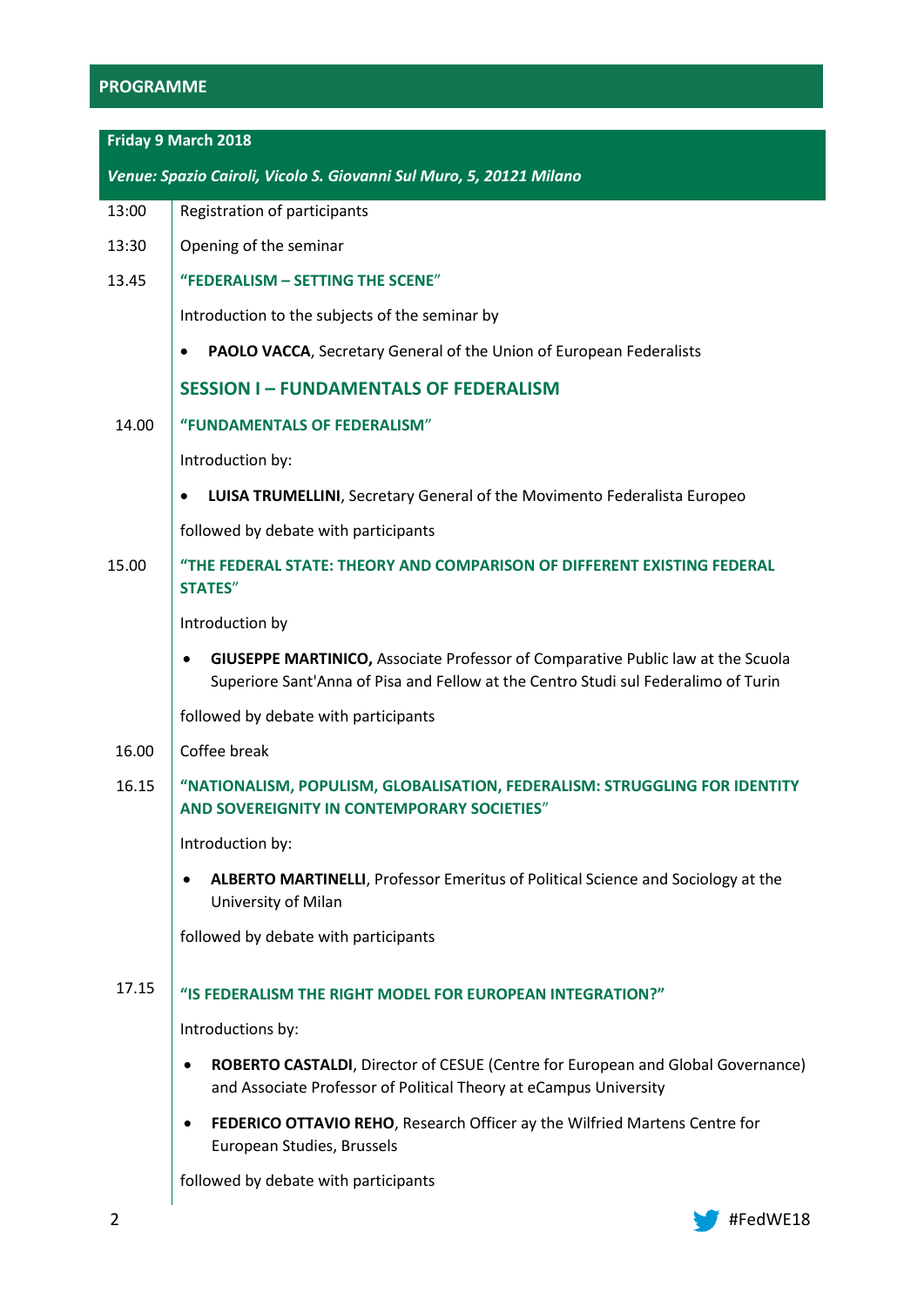| 18.30 | <b>WORKING GROUPS</b>                                                                                                                                                   |  |  |  |
|-------|-------------------------------------------------------------------------------------------------------------------------------------------------------------------------|--|--|--|
|       | Participants break in working groups to discuss the topics of the conferences                                                                                           |  |  |  |
| 19:30 | Closing                                                                                                                                                                 |  |  |  |
| 20:30 | Dinner                                                                                                                                                                  |  |  |  |
|       | <b>Saturday 10 March 2018</b>                                                                                                                                           |  |  |  |
|       | Venue: Venue: Spazio Cairoli, Vicolo S. Giovanni Sul Muro, 5, 20121 Milano                                                                                              |  |  |  |
|       | <b>SESSION II - FEDERALISM AT NATIONAL LEVEL</b>                                                                                                                        |  |  |  |
|       | "DEVELOPMENTS AND CHALLENGES IN MODERN FEDERAL AND REGIONAL STATES - THE<br>CASE OF SWITZERLAND, UNITED STATES, GERMANY AND SPAIN"                                      |  |  |  |
| 9.00  | Introductions by:                                                                                                                                                       |  |  |  |
|       | <b>GILBERT CASASUS</b> , Professor of European Studies and Director of the Centre for<br>European Studies of the University of Fribourg (on Switzerland)                |  |  |  |
|       | PAOLO VACCA, Secretary General of the Union of European Federalists (on the<br>United States)                                                                           |  |  |  |
|       | followed by debate with participants                                                                                                                                    |  |  |  |
| 11.00 | <b>Coffee Break</b>                                                                                                                                                     |  |  |  |
| 11.15 | Introductions by                                                                                                                                                        |  |  |  |
|       | <b>OTTO SCHMUCK, Vice President of the Union of European Federalists (on Germany)</b>                                                                                   |  |  |  |
|       | JOAN BOTELLA, Dean of the Faculty of Political and Social Sciences of the<br>Autonomous University of Barcelona and President of Federalistes d'Esquerres (on<br>Spain) |  |  |  |
|       | followed by debate with participants                                                                                                                                    |  |  |  |
| 13.00 | Lunch break at Spazio Cairoli                                                                                                                                           |  |  |  |
| 14.00 | <b>WORKING GROUPS</b>                                                                                                                                                   |  |  |  |
|       | Participants break in working groups to discuss the topics of the morning conferences                                                                                   |  |  |  |
| 15.30 | <b>SESSION III - FEDERALISM AT EUROPEAN LEVEL</b>                                                                                                                       |  |  |  |
|       | "WHAT FEDERAL MODEL FOR EUROPE? THE INSTITUTIONS"                                                                                                                       |  |  |  |
|       | Introductions by:                                                                                                                                                       |  |  |  |
|       | GIULIA ROSSOLILLO, Professor of EU Law at the University of Pavia<br>$\bullet$                                                                                          |  |  |  |
|       | <b>ELMAR BROK, Member of the European Parliament, President of the Union of</b><br>$\bullet$<br><b>European Federalists</b>                                             |  |  |  |
|       |                                                                                                                                                                         |  |  |  |

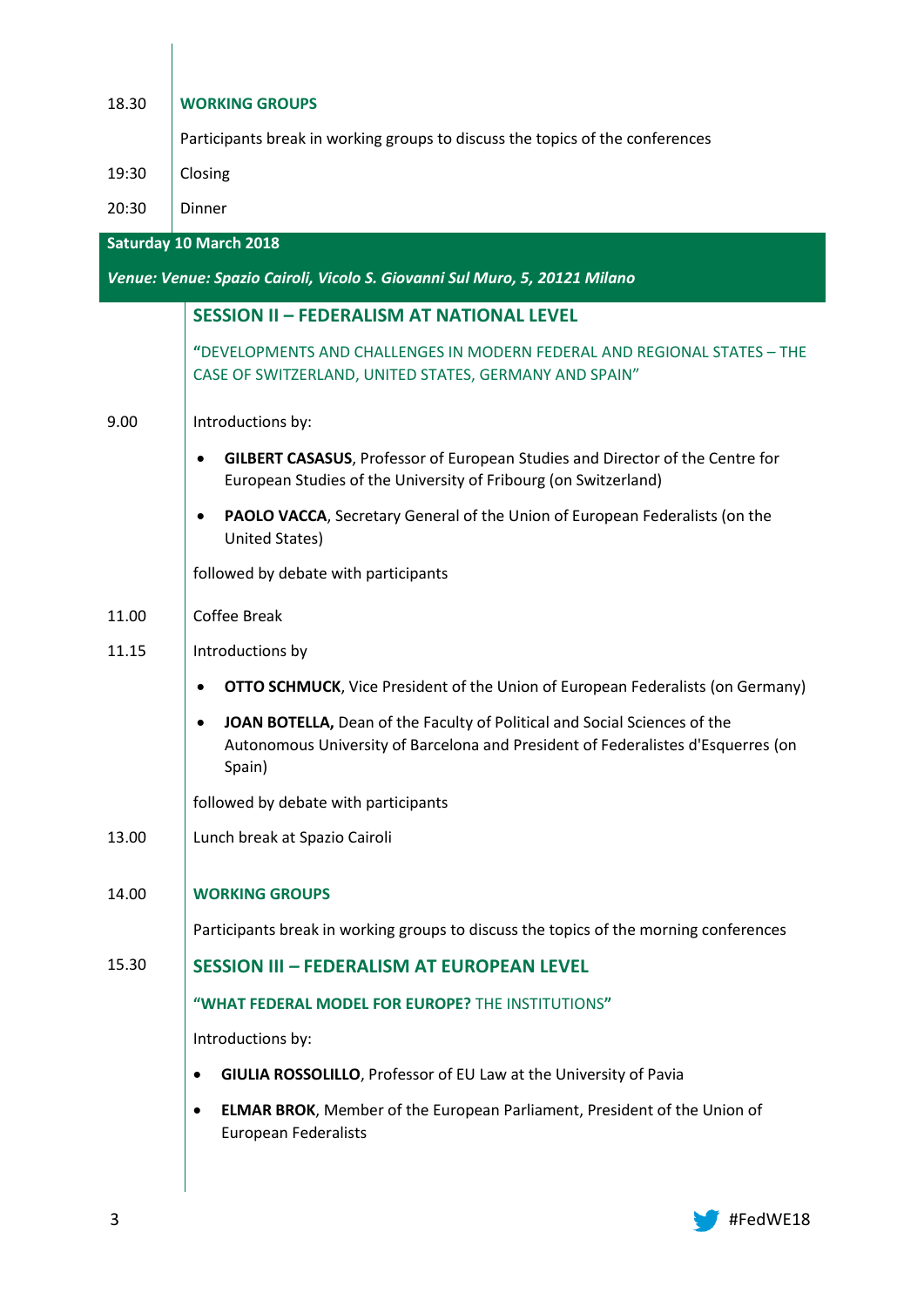|       | <b>SIETSE WIJNSMA, Policy Advisor on Constitutional Affairs to the ALDE Group in the</b><br>٠<br>European Parliament                        |  |  |  |
|-------|---------------------------------------------------------------------------------------------------------------------------------------------|--|--|--|
|       | followed by debate with participants                                                                                                        |  |  |  |
| 17.00 | "WHAT FEDERAL MODEL FOR EUROPE? ECONOMIC AND SOCIAL POLICIES"                                                                               |  |  |  |
|       | Introductions by:                                                                                                                           |  |  |  |
|       | FABIO MASINI, Professor of Theories and History of International Economic Relations<br>$\bullet$<br>at the University of Roma Tre           |  |  |  |
|       | <b>CHRISTOPHER GLÜCK, President of the Young European Federalists</b><br>$\bullet$                                                          |  |  |  |
|       | BRANDO BENIFEI, Member of the European Parliament, Vice President of the<br>٠<br>European Movement International                            |  |  |  |
|       | followed by debate with participants                                                                                                        |  |  |  |
| 18.30 | <b>WORKING GROUPS</b>                                                                                                                       |  |  |  |
|       | Participants break in working groups to discuss the topics of the conferences                                                               |  |  |  |
| 19.30 | End of session                                                                                                                              |  |  |  |
| 20:30 | Dinner                                                                                                                                      |  |  |  |
|       | Sunday 11 March 2018                                                                                                                        |  |  |  |
|       |                                                                                                                                             |  |  |  |
|       | Venue: Spazio Cairoli, Vicolo S. Giovanni Sul Muro, 5, 20121 Milano                                                                         |  |  |  |
|       |                                                                                                                                             |  |  |  |
| 9.30  | <b>Session IV - FEDERALISM AT GLOBAL LEVEL</b>                                                                                              |  |  |  |
|       | "PERSPECTIVES FOR FEDERALISM AT GLOBAL LEVEL: CHALLENGES, ALTERNATIVES,<br><b>OPPORTUNITIES"</b>                                            |  |  |  |
|       | Introductions:                                                                                                                              |  |  |  |
|       | PILAR LLORENTE RUIZ DE AZUA, Federal Committee of the Union of European<br>$\bullet$<br>Federalists                                         |  |  |  |
|       | SUSANNA CAFARO, Professor of European Law at Università del Salento, Author of<br>٠<br>the blog "Supranational Democracy"                   |  |  |  |
|       | ANDREAS BUMMEL, Director of Democracy Without Borders and of the international<br>٠<br>campaign for a United Nations Parliamentary Assembly |  |  |  |
|       | followed by debate with participants                                                                                                        |  |  |  |
| 11.00 | <b>WORKING GROUPS</b>                                                                                                                       |  |  |  |
|       | Participants break in working groups to discuss the topics of the conferences                                                               |  |  |  |
| 12:00 | Evaluation                                                                                                                                  |  |  |  |

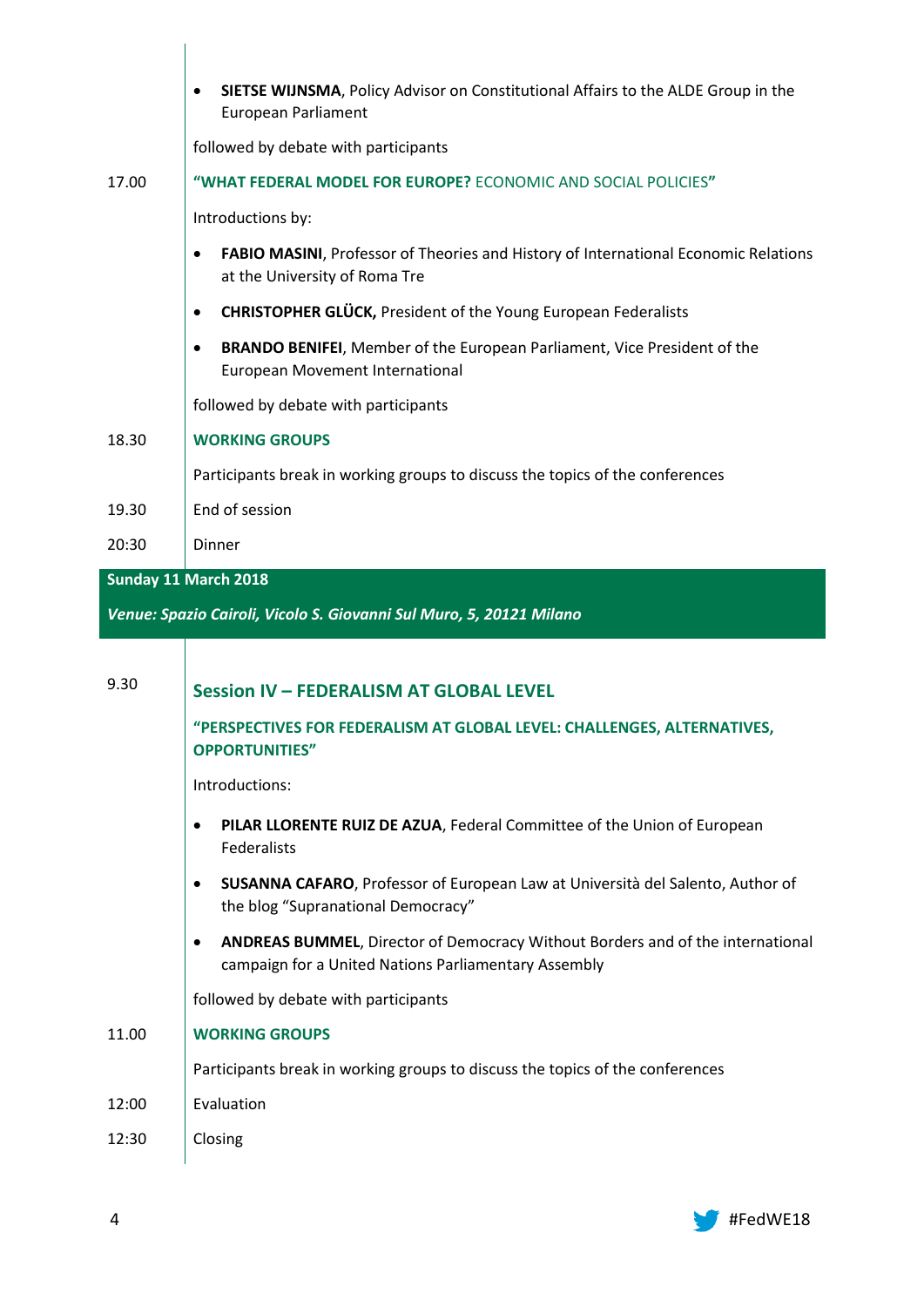# **SESSION I – INTRODUCTIONS TO FEDERALISM**

#### **Federalist Papers:**

- $\checkmark$  Alexander Hamilton, [Federalist No. 30. Concerning the General Power of Taxation,](https://www.congress.gov/resources/display/content/The+Federalist+Papers#TheFederalistPapers-30) New York, 28 December 1787
- $\checkmark$  Alexander Hamilton, Federalist No. 24. The powers necessary of the common defense further [considered](https://www.congress.gov/resources/display/content/The+Federalist+Papers#TheFederalistPapers-24) and [Federalist No. 25. The same subject continued: the powers necessary of the](https://www.congress.gov/resources/display/content/The+Federalist+Papers#TheFederalistPapers-25)  [common defense further considered,](https://www.congress.gov/resources/display/content/The+Federalist+Papers#TheFederalistPapers-25) New York, December 1787

## **Analysis and academia:**

- Michael Burgess, [Federalism, the state and the European idea,](http://www.federalists.eu/fileadmin/files_uef/Pictures/Website_Animation/Library/Burgess_Federalism__the_state_and_the_European_idea.pdf) in *Federalism and Europe Union: the building of Europe*, Routledge London and New York
- $\checkmark$  Brun-Otto Bryde, [Le peuple européen and the European people,](http://www.federalists.eu/fileadmin/files_uef/Pictures/Website_Animation/Library/Bryde__Le_peuple_europ%C3%A9en_and_the_European_people.pdf) in Le référendum européen, Andréas Aueret Jean-François Flauss eds., Bruxelles, Bruylant, 1997
- $\checkmark$  Jha Prakash Chandra, [Theory of Fiscal Federalism: an analysis,](https://mpra.ub.uni-muenchen.de/41769/1/MPRA_paper_41769.pdf) MPRA Paper No. 41769, Amity University, 2012
- $\checkmark$  Lucio Levi, Guido Montani and Francesco Rossolillo, [Three introductions to federalism,](http://www.istitutospinelli.org/en/download/english-en2-three-introductions-to-federalism/) The Altiero Spinelli Institute for Federalist Studies, 1989
- $\checkmark$  A. Gamper, [A "Global Theory of Federalism": The Nature and Challenges of a Federal State](https://static1.squarespace.com/static/56330ad3e4b0733dcc0c8495/t/57634f3e893fc07fb7eebfcd/1466126143493/GLJ_Vol_6_No_10_Gamper.pdf), *German Law Journal*, Vol 6, No 10, pp. 1297-1318, 2009
- $\checkmark$  Sergio Pistone, [Raison d'Etat, peace and the federalist strategy](http://www.thefederalist.eu/site/index.php?option=com_content&view=article&id=570&lang=en), The Federalist, Year XLVIII, 2001, Number 1, p. 10
- $\checkmark$  Fritz W. Scharpf, [Reflections on Multilevel Legitimacy,](http://www.mpifg.de/pu/workpap/wp07-3.pdf) Max-Planck-Institut für Gesellschaftsforschung, Working Paper 07/3, Cologne, July 2007

# **History of the Union of European Federalists:**

- $\checkmark$  Altiero Spinelli and Ernesto Rossi, [The Ventotene Manifesto,](http://www.federalists.eu/uef/library/books/the-ventotene-manifesto/) Rome, 1944
- $\checkmark$  Union of European Federalists[, 70 years of campaigns for a united and federal Europe,](http://www.federalists.eu/fileadmin/files_uef/Pictures/Website_Animation/About_UEF/70th_Anniversary/UEF_Booklet_70_Years_of_Campaigns_for_a_United_and_Federal_Europe.pdf) 2016

# **SESSION II – FEDERALISM AT NATIONAL LEVEL**

# **Federal models**

# **Analysis and academia:**

- $\checkmark$  Keith G. Banting, [The three federalisms: social policy and intergovernmental decision-making,](http://citeseerx.ist.psu.edu/viewdoc/download?doi=10.1.1.571.3224&rep=rep1&type=pdf) in Herman Bakvis and Grace Skogstad eds., Canadian Federalism: Performance, Effectiveness, and Legitimacy, 2009
- $\checkmark$  Michael Burgess[, Comparative federalism. Theory and Practice,](http://www.untag-smd.ac.id/files/Perpustakaan_Digital_1/FEDERALISM%20Comparative%20Federalism,%20Theory%20and%20practice.pdf) ed. Routledge, 2006

# **Sub-national federalism**

# **Institutional resources:**

 Committee of the Regions[, Charter for Multi-Level Governance \(MLG\) in Europe,](https://portal.cor.europa.eu/mlgcharter/Pages/MLG-charter.aspx) 20 February 2014

# **Analysis and academia:**

 $\checkmark$  Hansjörg Blöchliger and Junghun Kim eds., Fiscal Federalism 2016. Making decentralisation [work,](http://www.keepeek.com/Digital-Asset-Management/oecd/governance/fiscal-federalism-2016_9789264254053-en) OECD Publishing, 20 June 2016

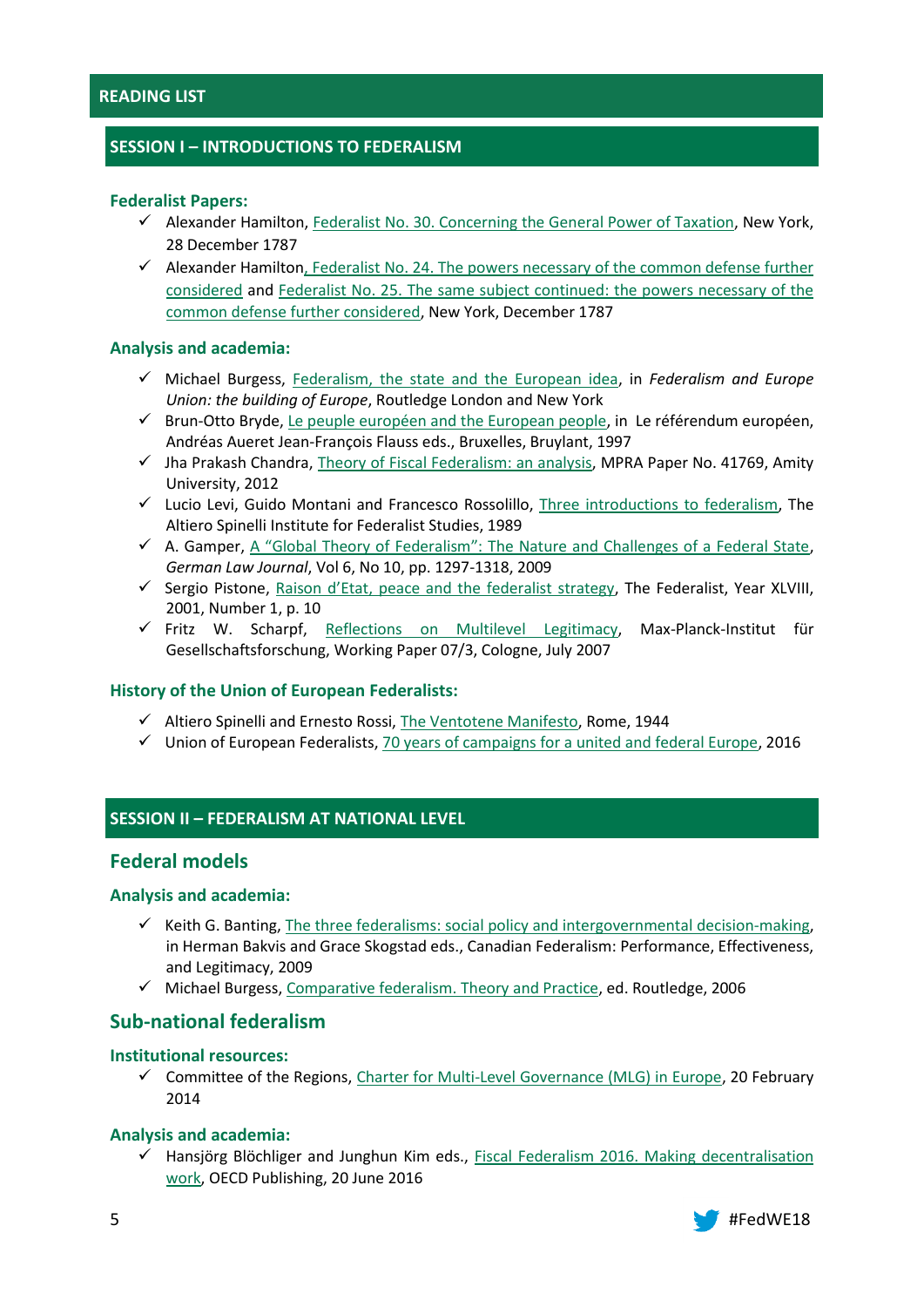$\checkmark$  Michael Keating, [Europe as a multilevel federation,](http://www.tandfonline.com/doi/pdf/10.1080/13501763.2016.1273374?needAccess=true) in Journal of European Public Policy, 24 :4, pp. 615-632, 8 March 2017

# **SESSION III – FEDERALISM AT EUROPEAN LEVEL**

# **The institutions**

# **Institutional resources:**

- $\checkmark$  Alexander Hamilton, Federalist No. 15. The insufficiency of the present confederation to [preserve the union,](https://www.congress.gov/resources/display/content/The+Federalist+Papers#TheFederalistPapers-15) New York, 28 December 1787
- $\checkmark$  Joschka Fischer, "From confederacy to Federation Thoughts on the finality of European [integration](http://ec.europa.eu/dorie/fileDownload.do?docId=192161&cardId=192161)", speech at the Humboldt University in Berlin, 12 May 2000

# **UEF Resolutions**

 [UEF Federalist Manifesto](http://www.federalists.eu/uef/news/update-of-the-federalist-manifesto/)[http://www.federalists.eu/uef/news/resolution-regarding](http://www.federalists.eu/uef/news/update-of-the-federalist-manifesto/)[democratic-legitimacy-in-emu-governance/](http://www.federalists.eu/uef/news/resolution-regarding-democratic-legitimacy-in-emu-governance/), Brussels, 13 December 2014

# **JEF Resolutions**

 $\checkmark$  [Calling for a European Constituent Assembly,](https://www.jef.eu/news/single-news-resolutions/news/calling-for-a-european-constituent-assembly/) Malta, November 2017

# **Analysis and academia:**

- $\checkmark$  David Garcia and Paolo Vacca, Improving the efficiency, democracy and legitimacy of the EU [institutions within the current Treaties: possibilities and limits \(20 proposals\),](http://www.federalists.eu/fileadmin/files_uef/POLICY/Policy_Briefs/2016/Policy_Brief_Improving_efficiency_democracy_and_legitimacy_of_the_EU_institutions_within_the_current_Treaties_20_proposals.pdf) Policy Brief No. 2, Union of European Federalists, 2016
- $\checkmark$  Sergio Fabbrini, Which Democracy for a Union of States? A comparative perspective of the [European Union,](http://onlinelibrary.wiley.com/doi/10.1111/1758-5899.12486/pdf) Global Policy, Volume 8, Supplement 6, October 2017
- Jean Marc Ferry, [La Communauté européenne, entre Etat fédéral et Fédération d'Etats](http://www.federalists.eu/fileadmin/files_uef/Pictures/Website_Animation/Library/Ferry__La_Communaut%C3%A9_europ%C3%A9enne__entre_Etat_f%C3%A9d%C3%A9ral_et_F%C3%A9d%C3%A9ration_d%E2%80%99Etats.pdf), Swiss political science review 4(4): 11-31, 1998
- Nicolas Levrat, [L'Union européenne: une fédération internationale](http://www.federalists.eu/fileadmin/files_uef/Pictures/Website_Animation/Library/Levrat__L%E2%80%99Union_europ%C3%A9enne_une_f%C3%A9d%C3%A9ration_internationale.pdf), in *The states and moods of federalism: governance, identity and methodology,* Montréal, 2005
- $\checkmark$  Giuseppe Martinico, The Federal Language and the European Integration Process: The [European Communities viewed from the US,](http://www.federalists.eu/fileadmin/files_uef/Pictures/Website_Animation/Library/Martinico_The_Federal_language_and_the_European_integration_process.pdf) Politique européenne 2016/3 (N° 53), p. 38-59.
- $\checkmark$  Andrew Moravscik, In defence of the "Democratic Deficit: Reassessing legitimacy in the [European union,](https://www.princeton.edu/~amoravcs/library/deficit.pdf) in JCMS 2002, Vol. 40, No 4, pp. 603-624
- Yves Mény[, De la démocratie en Europe: Old concepts and new challenges,](http://www.federalists.eu/fileadmin/files_uef/Pictures/Website_Animation/Library/M%C3%A9ny__De_la_d%C3%A9mocratie_en_Europe_Old_concepts_and_new_challenges.pdf) in JCMS 2002 Vol. 41, No. 1, pp. 1-13
- $\checkmark$  Federico Ottavio Reho, [For a new Europeanism,](https://www.martenscentre.eu/sites/default/files/publication-files/future-europe-new-europeanism.pdf) Wilfried Martens Centre for European Studies, June 2017
- $\checkmark$  Federico Ottavio Reho and Dalibor Rohac, [The Case for a Federal Europe,](https://www.martenscentre.eu/sites/default/files/publication-files/case-for-a-federal-europe.pdf) American Enterprise Institute, May 2017
- $\checkmark$  Tanja A. Börzel and Thomas Risse, Who is Afraid of a European Federation? How to [Constitutionalise a Multi-Level Governance System,](http://www.jeanmonnetprogram.org/archive/papers/00/00f0101.html) ed. The Jean Monnet Centre for International and Regional Economic Law and Justice, 2000

# **Economic and social policies**

# **Institutional resources:**

- $\checkmark$  European Commission, Communication on Further Steps towards Completing Europe's [Economic and Monetary Union: A Roadmap COM\(2017\) 821 final,](https://ec.europa.eu/info/sites/info/files/economy-finance/com_2017_821.pdf) Brussels, 6 December 2017
- $\checkmark$  European Commission, [Communication on A European Minister of Economy and Finance,](https://ec.europa.eu/info/sites/info/files/economy-finance/com_823_0.pdf) Brussels, 6 December 2017

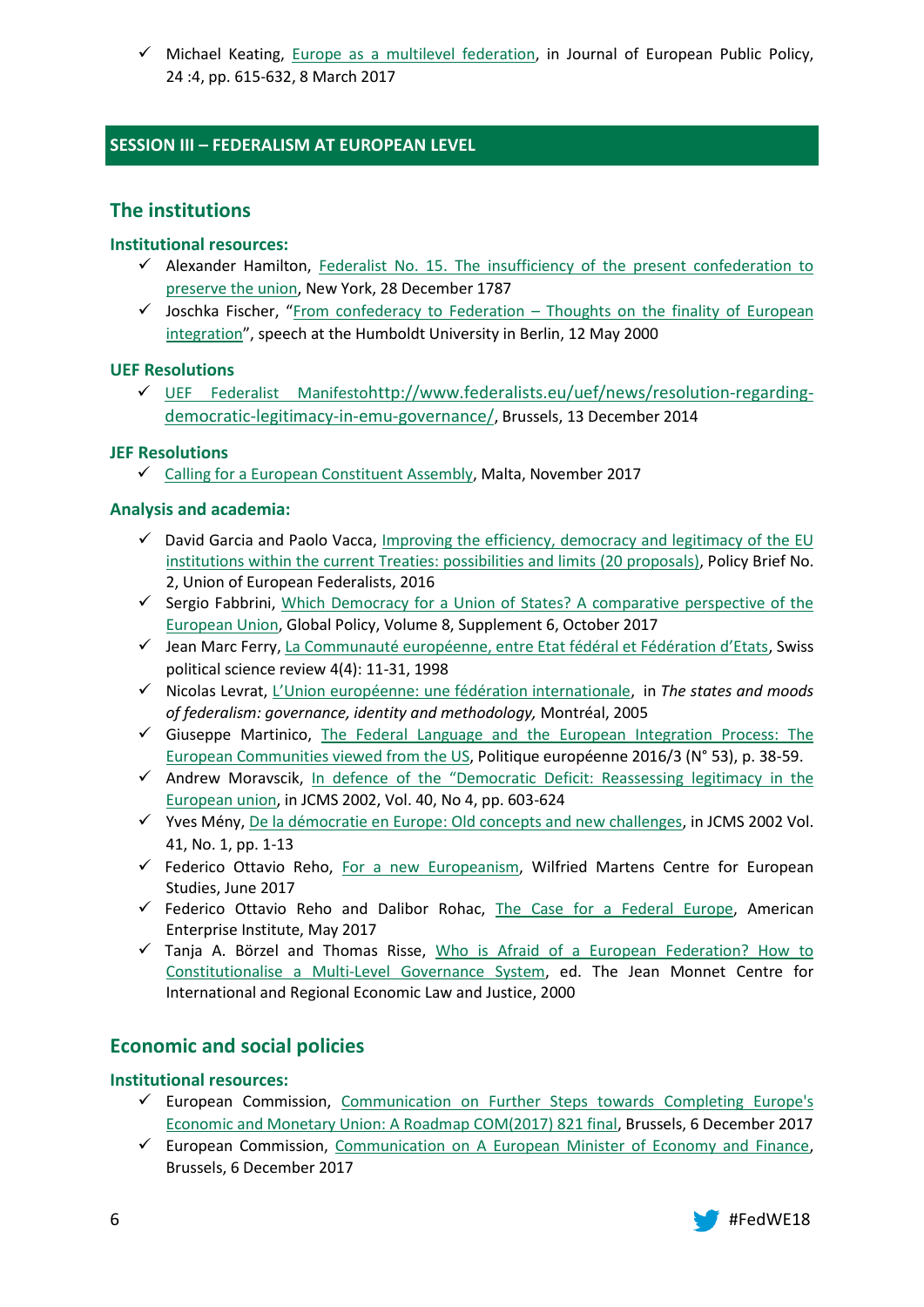European Commission, Proposal for a Council Regulation on the establishment of the [European Monetary Fund,](https://ec.europa.eu/info/sites/info/files/economy-finance/com_827.pdf) Brussels, 6 December 2017, and [Annex](https://ec.europa.eu/info/sites/info/files/economy-finance/com_2017_827_annex.pdf)

# **Analysis and academia:**

- $\checkmark$  David Garcia and Paolo Vacca, [A budgetary capacity for the Eurozone: a federalist view,](http://www.federalists.eu/fileadmin/files_uef/POLICY/Policy_Briefs/2016/Policy_Brief_A_budgetary_capacity_for_the_Eurozone_Garcia_Vacca.pdf) Policy Brief No. 3, Union of European Federalists, 2016
- $\checkmark$  Federico Ottavio Reho, [The past and future of European federalism: Spinelli vs. Hayek,](https://www.martenscentre.eu/sites/default/files/publication-files/european-federalism-spinelli-hayek.pdf) European Policy Information Center, April 2017
- $\checkmark$  Domenico Moro, [For a federal European unemployed insurance scheme,](http://www.federalists.eu/fileadmin/files_uef/Publications/Reflection_Paper/Moro_European_Unemployment_Insurance_scheme.pdf) Reflection paper, Union of European Federalists, March 2016
- $\checkmark$  Vivien A. Schmidt, [Re-Envisioning the European Union: identity, democracy, economy](http://citeseerx.ist.psu.edu/viewdoc/download?doi=10.1.1.470.9380&rep=rep1&type=pdf) JCMS 2009, vol. 47, annual review pp. 17-42
- $\checkmark$  Luisa Trumellini, "[A pre-constitutional pact for federal political union of the Eurozone](http://www.thefederalist.eu/site/index.php?option=com_content&view=article&id=1410%3Aun-patto-pre-costituzionale-per-lunione-politica-federale-delleurozona&catid=5%3Adiscussioni&lang=en&Itemid=85)", in The Federalist, Year LV, 2013, Single Issue, p. 136

# **UEF Resolutions**

- $\checkmark$  [Resolution regarding democratic legitimacy in EMU governance,](http://www.federalists.eu/uef/news/resolution-regarding-democratic-legitimacy-in-emu-governance/) Madrid, 18 June 2017
- $\checkmark$  [Resolution on Fiscal Union,](http://www.federalists.eu/uef/news/resolution-on-fiscal-union/) Madrid, 18 June 2017
- $\checkmark$  [Resolution on a Genuine Monetary Union in a Reformed EU,](http://www.federalists.eu/uef/news/resolution-of-the-uef-federal-committee-on-a-genuine-monetary-union-in-a-reforme/) Venice, 29 November 2015

# **JEF Resolutions**

 $\checkmark$  [Resolution on the institutional design and governance of the Eurozone,](https://www.jef.eu/news/single-news-resolutions/news/on-the-institutional-design-and-governance-of-the-eurozone/) Malta, 5 December 2017

# **SESSION IV – FEDERALISM AT GLOBAL LEVEL**

# **Analysis and academia:**

- $\checkmark$  Susanna Cafaro[, Blogging about Supranational Democracy,](https://www.dropbox.com/s/z5arnqw3awawhj7/Cafaro%2C%20Susanna-%20Blogging%20About%20Supranational%20Democracy.pdf?dl=0) Susanna Cafaro, 2017
- Claudia Kisslin[g, A United Nations Parliamentary Assembly: basic ideas & current points of](https://globalsolutions.org/files/public/documents/WFI-Minerva-Vol34.pdf)  [discussion,](https://globalsolutions.org/files/public/documents/WFI-Minerva-Vol34.pdf) in Minerva No. 34, pp. 31-33, May 2009
- $\checkmark$  Myron W. Kronisch, [Reform of the United Nations Security Council & General Assembly](https://globalsolutions.org/files/public/documents/WFI-Minerva-Vol39_0.pdf)  A [step to federation,](https://globalsolutions.org/files/public/documents/WFI-Minerva-Vol39_0.pdf) in Minerva No. 39, pp. 17-18, November 2011
- $\checkmark$  Guido Montani and Daniele Archibugi, [European Democracy and Cosmopolitan Democracy,](http://www.istitutospinelli.org/en/download/english-european-democracy-and-cosmopolitan-democracy/) The Altiero Spinelli Institute, 2011

# **UEF Resolutions**

[Resolution on a United Nations Parliamentary Assembly \(UNPA\),](http://www.federalists.eu/uef/news/resolution-on-a-united-nations-parliamentary-assembly-unpa/) Cologne, 5 November 2016

# **World Federalist Movement Resolutions**

 $\checkmark$  [Resolution on global democracy and United Nations reform, federalism at different levels,](http://www.wfm-igp.org/sites/default/files/documents/commission_3_xxvi_congress_0.pdf) XXVI congress, November 2012

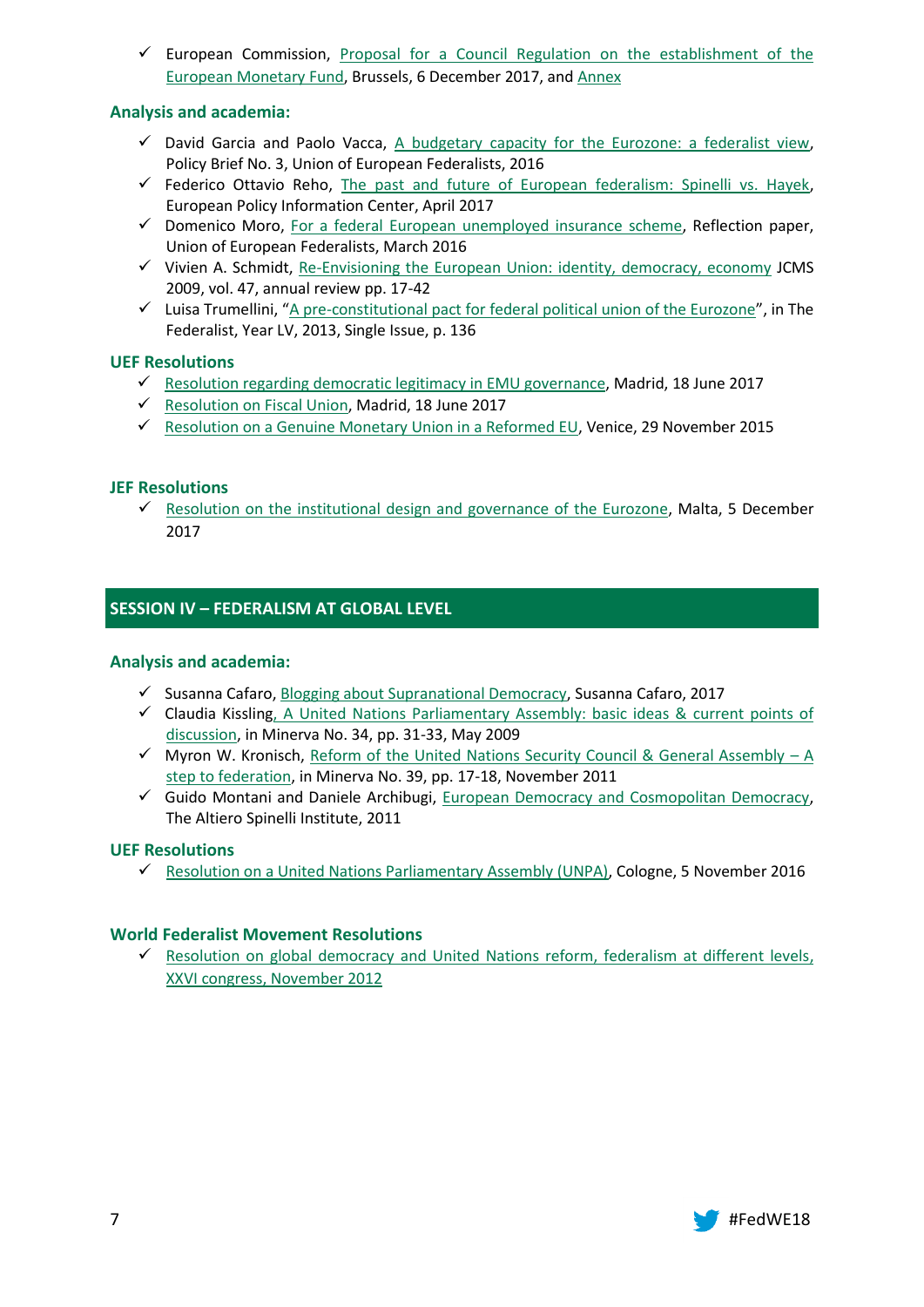## **Friday 9 March 2018**



#### **Luisa TRUMELLINI**

#### **Paolo VACCA**

Paolo Vacca is the Secretary-General of the Union of European Federalists since 2014. He joined the European Federalist Movement (MFE) in Milano (I) in 1990. Since then Paolo has been active at all levels of the federalist movement, including being President of the Young European Federalists (JEF-Europe) in 1999-2001 and member of the UEF Bureau ever since. Professionally Paolo works as Director Legal Affairs Europe for a global chemical multinational with European headquarters in The Netherlands.

Luisa Trumellini is Secretary General of the Movimento Federalista Europeo (UEF Italy) and rapporteur of the Political commission on economic affairs of the Federal Committee of the Union of European Federalists. She was deputy director of the Altiero Spinelli Institute for Federalist Studies from 1988 to 2001. She is editor of The European Letter and assistant editor of The Federalist.





#### **Giuseppe MARTINICO**

Giuseppe Martinico is currently Associate Professor of Comparative Public law at the *Scuola Superiore Sant'Anna* in Pisa. Previously he worked as a Lecturer in Constitutional law in the same institution. His research interests cover both comparative and European constitutional law, fields in which he published extensively in international peer-reviewed journals in three languages (English, Italian and Spanish). He is also Researcher at the Centre for Studies on Federalism, Turin and Co-Editor of Perspectives on Federalism.

#### **Alberto MARTINELLI**

Alberto Martinelli is professor Emeritus of political science and sociology at the University of Milan. He has a PhD in Sociology from the University of California in Berkeley. He served as Dean of the Faculty of Social and Political Sciences from 1987 to 1999 and chaired the University Committee for International Scientific Cooperation. He serves on the editorial board of several scientific journals and writes for *Il Corriere della Sera* and other newspapers and magazines).





#### **Roberto CASTALDI**

Roberto Castaldi is Director of CESUE (Centre for European and Global Governance) and Associate Professor of Political Theory at eCampus University. He is president of the Tuscan regional section of the *Movimento Federalista Europeo* (UEF Italy). He collaborates with the Center for Federalist Studies foundation as editor of the "Bibliographical Bulletin on Federalism" and of the magazine "Perspectives on Federalism". His research interests range from European integration and federalism to global governance and theory of international relations.

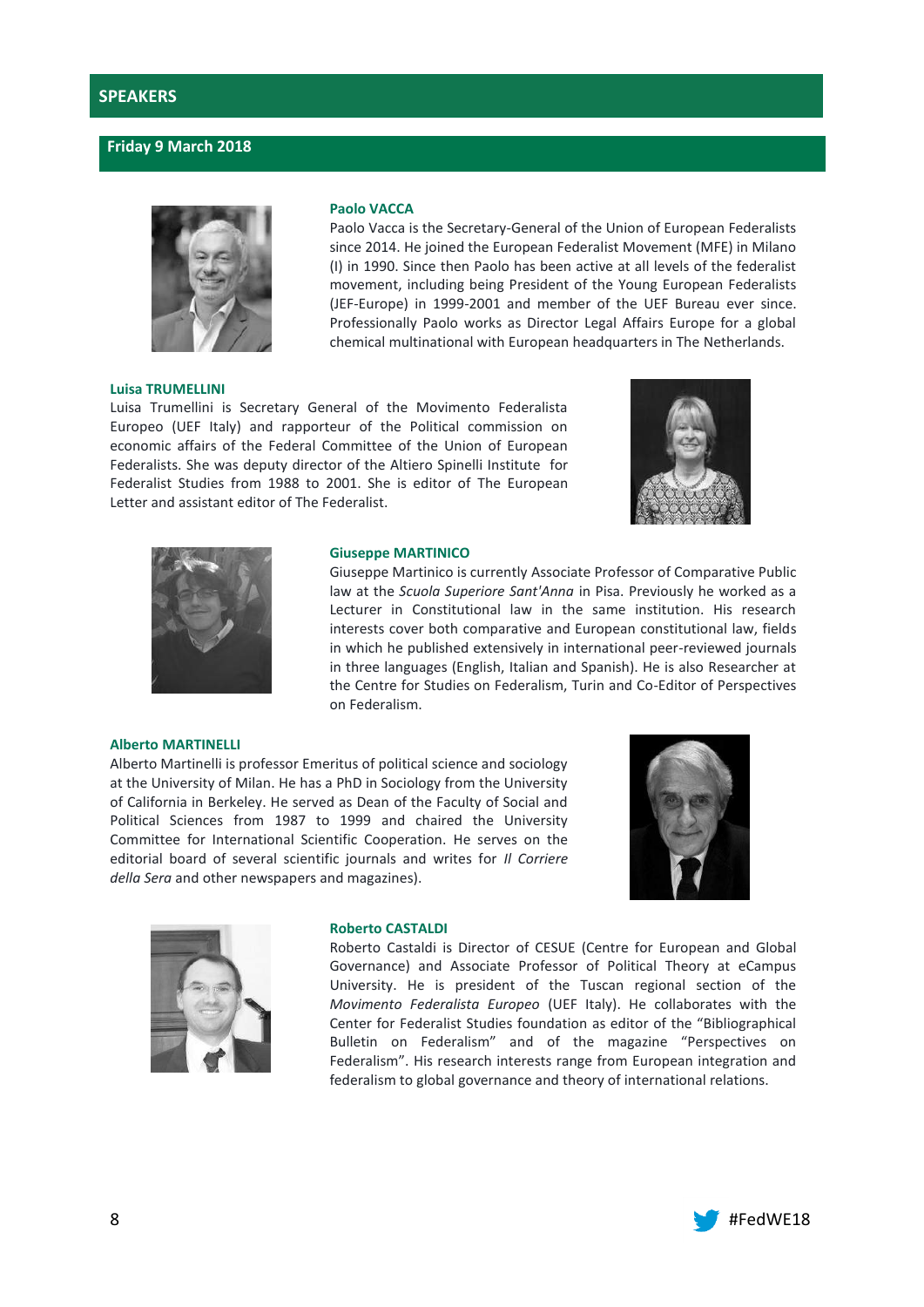#### **Federico Ottavio REHO**

Before joining the Wilfried Martens Centre as Research Officer in April 2015, Federico Ottavio Reho worked in the EU Institutions and Fora Division of the European Central Bank. He earned a Master of Public Administration in European Economic Policy from the London School of Economics (LSE), a Master of Public Policy with specialization in EU Economic Governance from the Hertie School of Governance (Berlin) and a Master in European Studies at the Luiss School of Government in Rome (2010-11).



#### **Saturday 10 March 2018**



#### **Gilbert CASASUS**

Gilbert Casasus is Professor of European Studies at the University of Fribourg (Switzerland) since 2008 and Director of the Centre of European studies of the University of Fribourg since 2015. His research interests range from the Franco-German relations to the history of European integration and include the democratic and legitimacy deficit of the European Union.

#### **Otto SCHMUCK**

Otto Schmuck is Vice President of the Union of European Federalists (UEF) and member of the Presidium of Europa-Union Deutschland. He is a former member of the Institut für Europäische Politik e.V. (IEP) team and is member of its Academic Advisory Board. He headed the European Department of the Rhineland-Palatinate Regional Representation in Berlin and is the spokesman, of the "Future of Europe" association (German, born in 1953).





#### **Paul ANDERSON**

Paul Anderson is Project Lead of the '50 Shades of Federalism' project. He is a PhD candidate at Canterbury Christ Church University and holds master degrees from the University of Glasgow and the University of Pompeu Fabra (Barcelona). His research interests lie broadly in the study of nationalism, secessionism and territorial politics. Paul's doctoral research explores the relationship between territorial autonomy and secessionism in plurinational states, particularly Scotland, Quebec and Catalonia.

#### **Joan BOTELLA**

Joan Botella Corral is the dean of the Faculty of Political and Social Sciences of the Autonomous University of Barcelona and President of *Federalistes d'Esquerres*. He contributes to *El Pais*. His research focuses on Spanish politics, comparative politics, political parties, local governments, electoral studies and media.



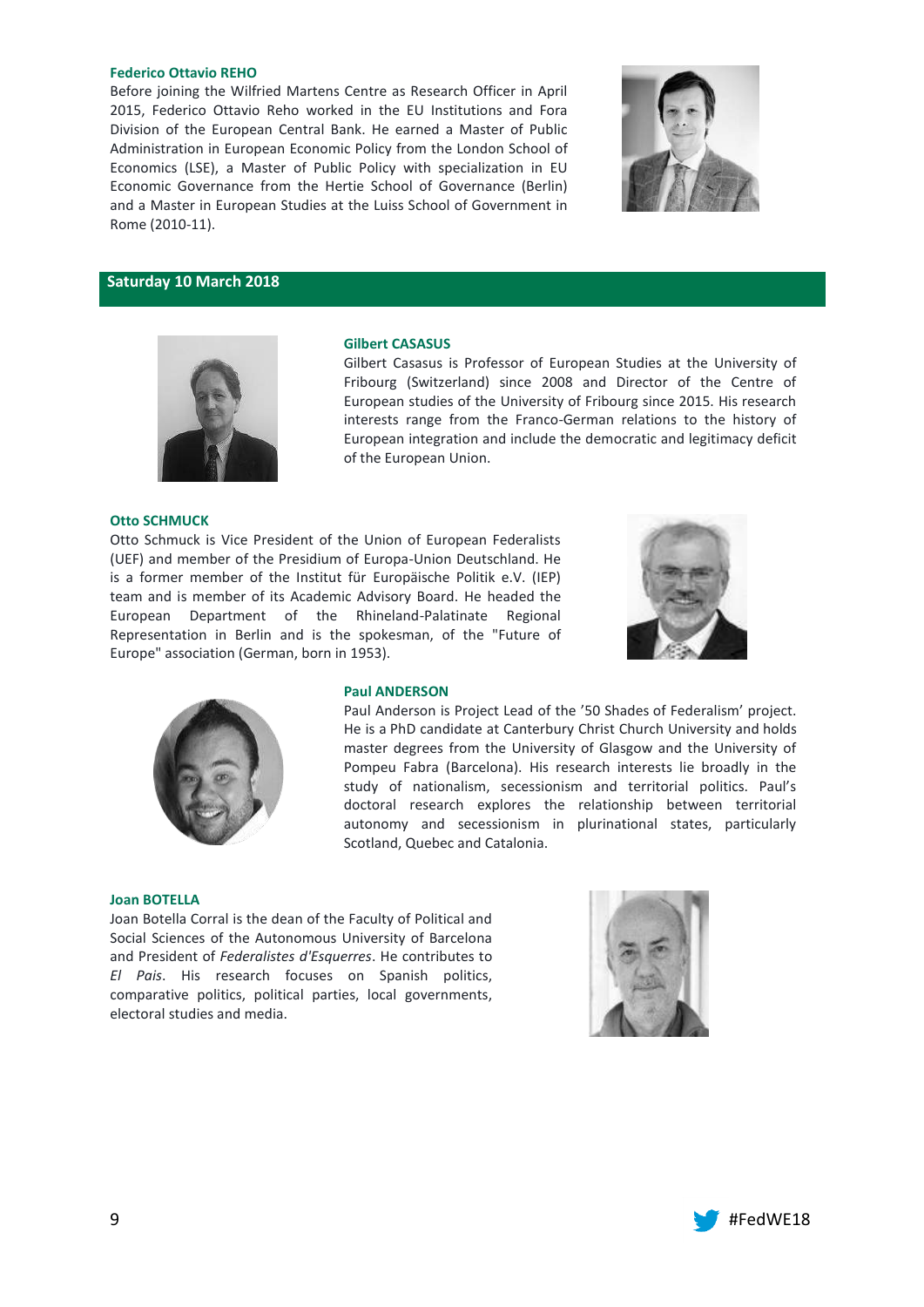#### **Giulia ROSSOLILLO**

Giulia Rossolillo is full professor of European Union Law at the University of Pavia. Since 2008 she is the editor of "Il Federalista / The Federalist" magazine.





#### **Elmar BROK**

Elmar Brok is Member of the European Parliament from the European People's Party and currently President of the Union of European Federalists. He is the longest serving member of the European Parliament, being a member uninterruptedly since 1980. He was been one of the representatives of the European Parliament in several intergovernmental conferences for past EU Treaties and in the Convention that prepared the draft EU Constitutional Treaty.

#### **Sietse WIJNSMA**

Sietse Wijnsma is Policy advisor on Constitutional affairs and internal market at the ALDE group of the European Parliament. He was political adviser of MEP Andrew Duff between 2008 and 2014 and European Parliament candidate for the Dutch party D66 in 2009.





#### **Fabio MASINI**

Fabio Masini is Professor of Theories and History of International Economic Relations at the University of Roma Tre. He holds a PhD in the *History of Economic Though*t. His main fields of research are European and international economic and monetary integration; economic policy and public intervention in the economy; history of economic thought; the economics and policy of local development.

#### **Brando BENIFEI**

Brando Benifei has been a Member of the European Parliament since 2014, when he was the youngest elected candidate of the Partito Democratico. He has a long story of activism for a federal Europe, mainly within the Young European Federalists and the Union of European Federalists. He is currently a member of the European Parliament Committee on Employment and Social Affairs.





#### **Christopher GLÜCK**

Christopher Glück is President of the Young European Federalists (JEF) and policy advisor on economic and financial affairs at the European Parliament. Originally from southern Germany, Christopher Glück's JEF life started when he re-founded JEF Stuttgart in 2008. He has been active in JEF ever since.

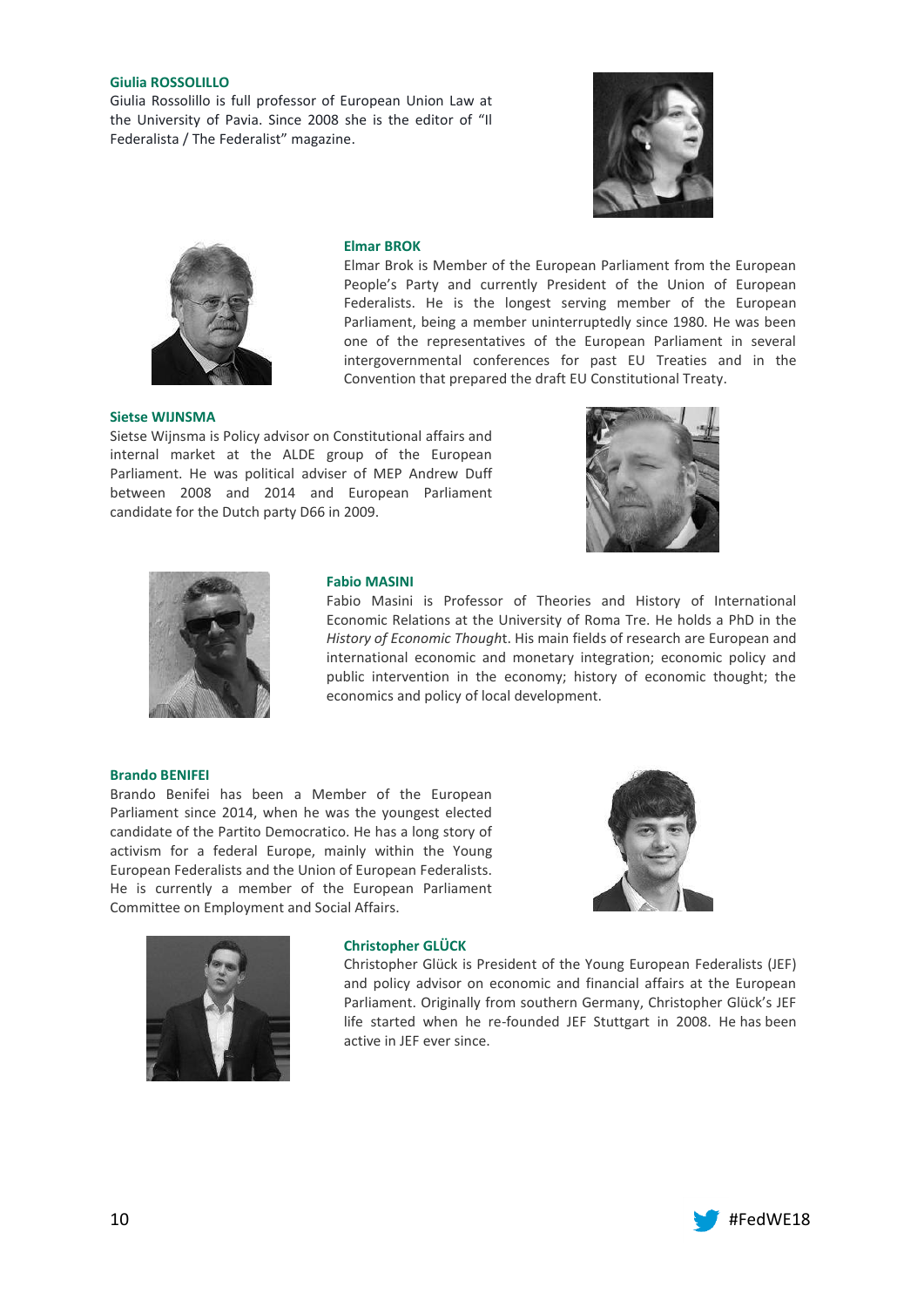#### **Susanna CAFARO**

Susanna Cafaro is full professor of European law at Università del Salento (Lecce, Italy) and a founding member of the think tank "The Group of Lecce". She writes about European and international law topics with a special interest in current affairs at the crossroads of law, economics and politics. She is a fervent supporter of multilateralism and of supranational democracy.





#### **Andras BUMMEL**

Andras Bummel is co-founder and director of Democracy Without Borders (formerly Committee for a Democratic U.N.) and coordinator of the international Campaign for a UN Parliamentary Assembly. He is a member of the Council of the World Federalist Movement-Institute for Global Policy in New York.

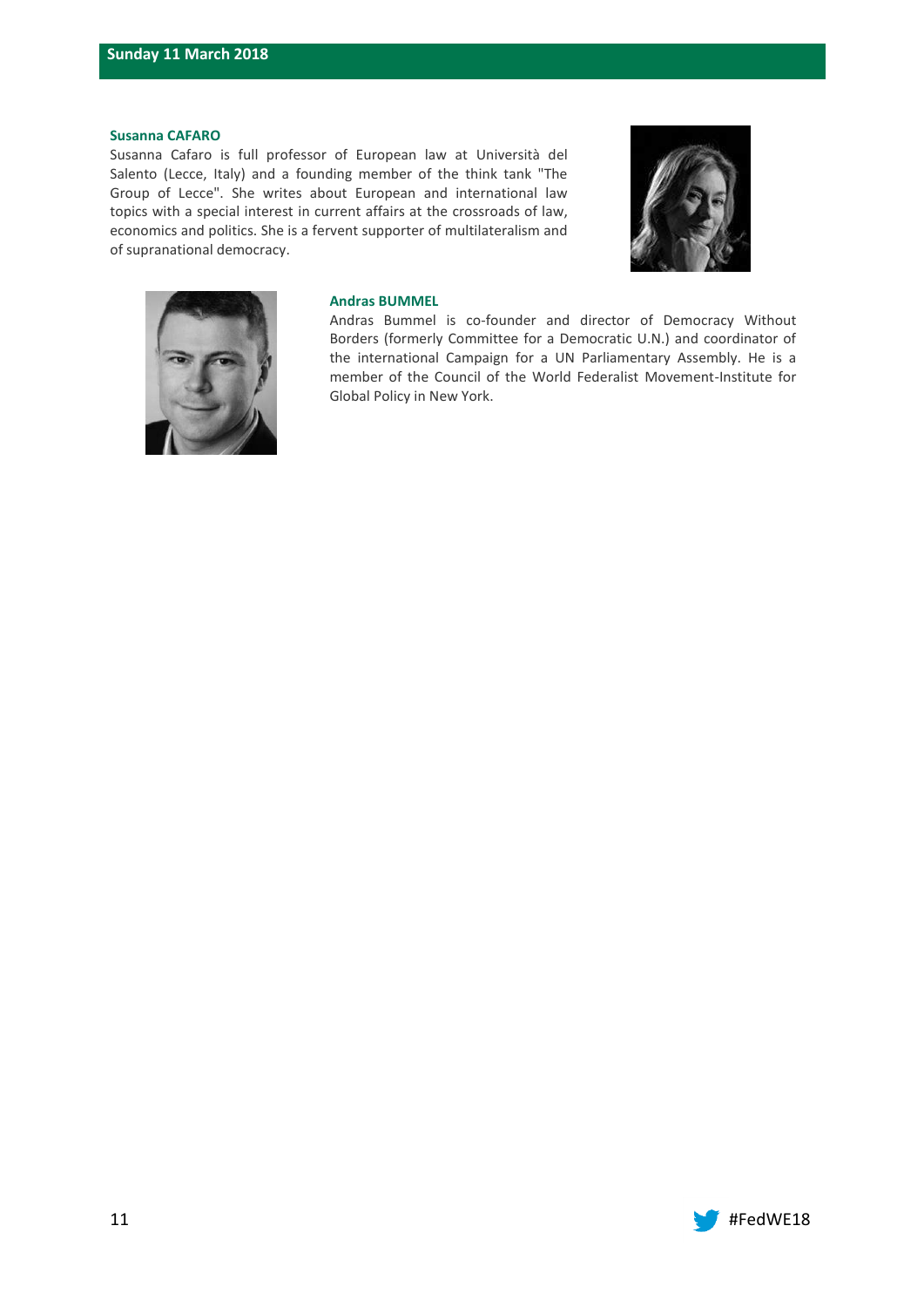# **LIST OF PARTICIPANTS**

|                | <b>SURNAME</b>      | <b>NAME</b>                        | <b>MEMBERSHIP</b>        |  |
|----------------|---------------------|------------------------------------|--------------------------|--|
| $\mathbf{1}$   | AGUSH               | <b>TALJAT</b>                      | JEF MACEDONIA            |  |
| $\overline{2}$ | ALBERTI             | <b>ALESSIO</b>                     | <b>UEF ITALY</b>         |  |
| 3              | ALDECOA LUZARRAGA   | <b>FRANCISCO</b>                   | <b>UEF SPAIN</b>         |  |
| 4              | ALVAREZ DE LA CRUZ  | <b>NORA</b>                        | <b>JEF SPAIN</b>         |  |
| 5              | ANSELMI             | <b>UEF ITALY</b><br><b>GIORGIO</b> |                          |  |
| 6              | APULEO              | LUANA                              | JEF ITALY                |  |
| 7              | ARRU                | <b>MATTEO</b>                      | <b>UEF ITALY</b>         |  |
| 8              | <b>BALESTIERI</b>   | <b>NICOLA</b>                      | JEF ITALY                |  |
| 9              | <b>BERNACCHIA</b>   | <b>ANITA NATASCIA</b>              | JEF ROMANIA              |  |
| 10             | RAPHAEL             | BEZ.                               | <b>UEF SWITZERLAND</b>   |  |
| 11             | CASTALDI            | <b>ROBERTO</b>                     | <b>UEF ITALY</b>         |  |
| 12             | <b>CLARK</b>        | <b>STUART</b>                      |                          |  |
| 13             | <b>COLOVA</b>       | ZLATIMIRA                          | <b>UEF BULGARIA</b>      |  |
| 14             | <b>CUTAJAR</b>      | MARIA                              | <b>JEF MALTA</b>         |  |
| 15             | DE VENUTO           | <b>GAETANO</b>                     | <b>UEF ITALY</b>         |  |
| 16             | <b>DEJAEGHER</b>    | SARAH JOHANNA                      | <b>UEF BELGIUM</b>       |  |
| 17             | <b>DEVESA</b>       | <b>DOMENEC</b>                     | <b>UEF SPAIN</b>         |  |
| 18             | <b>PAMELA</b>       | <b>DZHENOVA</b>                    | <b>UEF BULGARIA</b>      |  |
| 19             | <b>ESZTER</b>       | <b>NAGY</b>                        | <b>UEF HUNGARY</b>       |  |
| 20             | FANDIÑO             | AROA                               | <b>UEF SPAIN</b>         |  |
| 21             | <b>FIEVET</b>       | <b>BENJAMIN</b>                    | <b>UEF FRANCE</b>        |  |
| 22             | <b>FONTANA</b>      | <b>OLIMPIA</b>                     | <b>CSF</b>               |  |
| 23             | <b>FORTE</b>        | <b>FRANCESCO IURY</b>              | <b>JEF ITALY</b>         |  |
| 24             | ANTONI              | <b>FOURNIER</b>                    | <b>UEF FRANCE</b>        |  |
| 25             | <b>FRANCO</b>       | <b>SPOLTORE</b>                    | <b>UEF ITALY</b>         |  |
| 26             | <b>FRANKSON</b>     | ADAM                               | <b>UEF GROUPE EUROPE</b> |  |
| 27             | <b>GALLO</b>        | ALESSANDRO                         | <b>UEF BELGIUM</b>       |  |
| 28             | <b>GARCIA DOVAL</b> | <b>DIEGO</b>                       | <b>UEF GROUPE EUROPE</b> |  |
| 29             | <b>GAROFALO</b>     | <b>GIULIA</b>                      | <b>UEF ITALY</b>         |  |
| 30             | <b>GERGANA</b>      | <b>BLAZHEVA</b>                    | <b>JEF BULGRIA</b>       |  |
| 31             | <b>GIRAUD</b>       | <b>EMMA</b>                        | <b>JEF FRANCE</b>        |  |
| 32             | <b>GLUECK</b>       | <b>CHRISTOPHER</b>                 | <b>JEF PRESIDENT</b>     |  |
| 33             | GOGOU               | <b>DAPHNE</b>                      | <b>UEF GROUPE EUROPE</b> |  |
| 34             | <b>GRADSTEIN</b>    | <b>STEPHANIE</b>                   | <b>JEF GERMANY</b>       |  |
| 35             | <b>GRIGOLO</b>      | <b>CHIARA</b>                      | JEF ITALY                |  |
| 36             | <b>HESSE</b>        | <b>SIPAN</b>                       | <b>UEF FRANCE</b>        |  |
| 37             | <b>HEUCK</b>        | <b>SUSANNE</b>                     | <b>UEF SWITZERLAND</b>   |  |
| 38             | <b>HOFFMANN</b>     | <b>DUSTIN</b>                      |                          |  |

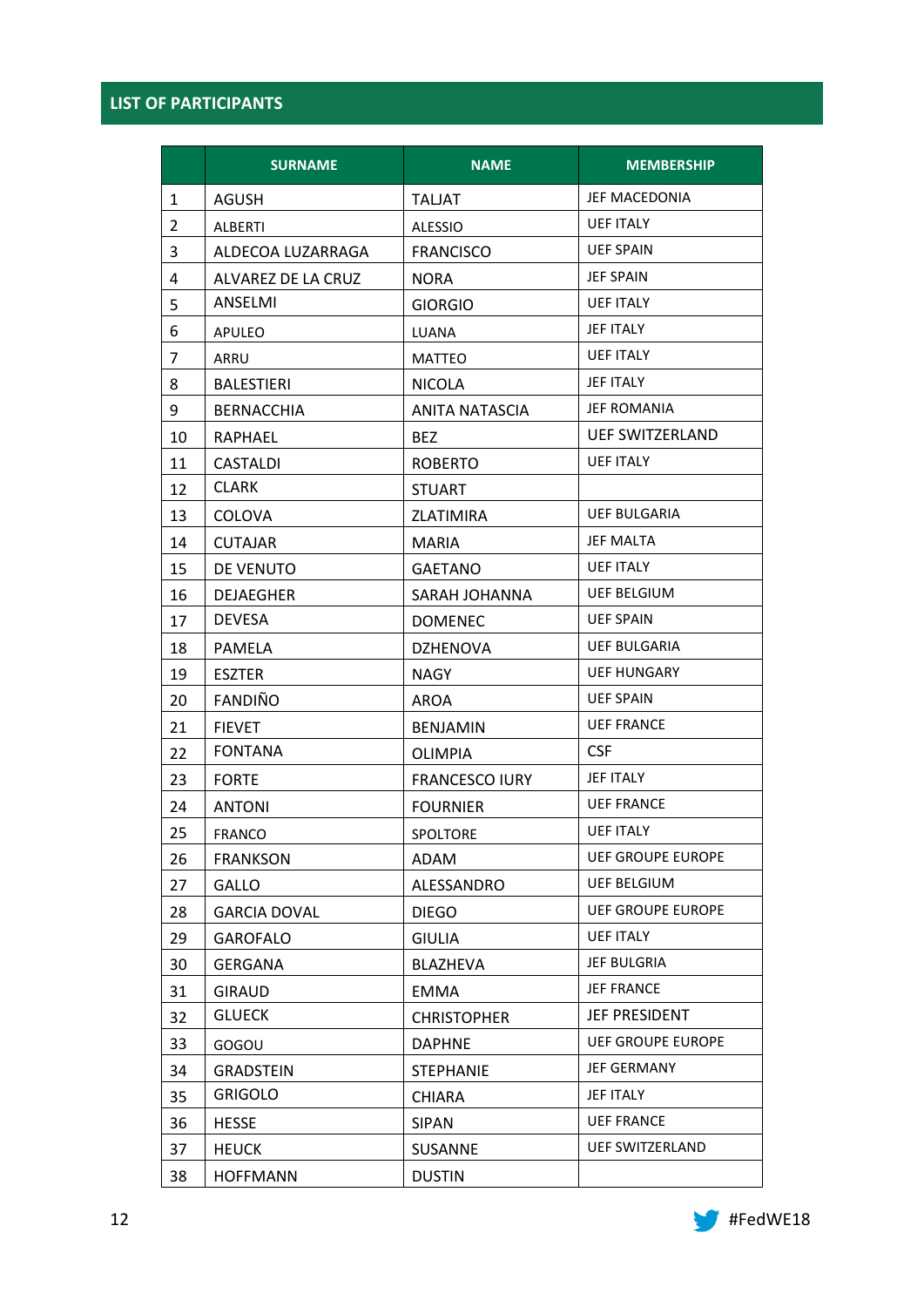|    | <b>SURNAME</b>          | <b>NAME</b>              | <b>MEMBERSHIP</b>      |  |  |  |
|----|-------------------------|--------------------------|------------------------|--|--|--|
| 39 | <b>HOLE</b>             | <b>CLIVE</b>             | <b>UEF FRANCE</b>      |  |  |  |
| 40 | <b>HYRKKÖ</b>           | HEINI                    | <b>JEF FINLAND</b>     |  |  |  |
| 41 | <b>ISUFAJ</b>           | ALBAN                    | <b>UEF GERMANY</b>     |  |  |  |
| 42 | <b>JACQUES</b>          | <b>DUCRY</b>             | <b>UEF SWITZERLAND</b> |  |  |  |
| 43 | <b>JOHANNA</b>          | <b>KAMIN</b>             | <b>UEF SWITZERLAND</b> |  |  |  |
| 44 | JOSÉ-LUIS               | SALAZAR-MÁÑEZ            | <b>UEF SPAIN</b>       |  |  |  |
| 45 | LAGANA'                 | <b>MARCO</b>             | <b>UEF ITALY</b>       |  |  |  |
| 46 | LAJTHA                  | <b>JULIUS</b>            | <b>UEF AUSTRIA</b>     |  |  |  |
| 47 | LAURA                   | <b>SADIS</b>             | <b>UEF SWITZERLAND</b> |  |  |  |
| 48 | RÉMI                    | <b>LAUWERIER</b>         | <b>UEF FRANCE</b>      |  |  |  |
| 49 | <b>LEON</b>             | <b>STRAUB</b>            | <b>UEF SWITZERLAND</b> |  |  |  |
| 50 | <b>LICHENBERGER</b>     | EVA.                     | <b>UEF AUSTRIA</b>     |  |  |  |
| 51 | LLORENTE RUIZ DE AZUA   | PILAR                    | <b>UEF SPAIN</b>       |  |  |  |
| 52 | <b>MACIA MUNOZ</b>      | <b>GLORIA</b>            | <b>UEF SPAIN</b>       |  |  |  |
| 53 | MADJGUÈNE               | GAYE                     | <b>UEF FRANCE</b>      |  |  |  |
| 54 | <b>MARCHETTI</b>        | LUCIA                    | JEF ITALY              |  |  |  |
| 55 | <b>MATILDE</b>          | <b>CERON</b>             | <b>JEF ITALY</b>       |  |  |  |
| 56 | <b>MENNERAT</b>         | <b>FRANCOIS</b>          | <b>UEF FRANCE</b>      |  |  |  |
| 57 | <b>MEYER</b>            | <b>DAVID</b>             | <b>UEF FRANCE</b>      |  |  |  |
| 58 | <b>MICALLEF</b>         | SHAUN                    | <b>JEF MALTA</b>       |  |  |  |
| 59 | <b>MOHAMMAD QAIS</b>    | <b>HATEFI</b>            | <b>JEF GERMANY</b>     |  |  |  |
| 60 | <b>MOSCHETTI</b>        | <b>RICCARDO</b>          | <b>UEF ITALY</b>       |  |  |  |
| 61 | <b>MOUFTOGLOU</b>       | LIA BASILIA              |                        |  |  |  |
| 62 | <b>MUSATI</b>           | <b>ADRIANA</b>           | <b>UEF ITALY</b>       |  |  |  |
| 63 | NARDI                   | <b>TIAGO</b>             | JEF ITALY              |  |  |  |
| 64 | NEZIRI                  | LAVDIM                   | <b>UEF AUSTRIA</b>     |  |  |  |
| 65 | OCTAVIAN-CONSTANTINA    | <b>OANA</b>              | <b>UEF GERMANY</b>     |  |  |  |
| 66 | <b>ODENDAHL</b>         | TIM                      | <b>JEF GERMANY</b>     |  |  |  |
| 67 | PADOA-SCHIOPPA          | <b>ANTONIO</b>           | <b>UEF ITALY</b>       |  |  |  |
| 68 | PALERMO                 | <b>CARLO MARIA</b>       | <b>UEF ITALY</b>       |  |  |  |
| 69 | PELIZZARO               | <b>MARTA</b>             | JEF ITALY              |  |  |  |
| 70 | <b>PISTONE</b>          | <b>SERGIO</b>            | <b>UEF ITALY</b>       |  |  |  |
| 71 | <b>POPOVA</b>           | <b>BLAGA VALENTINOVA</b> |                        |  |  |  |
| 72 | <b>PROVERA</b>          | <b>JACOPO</b>            | JEF ITALY              |  |  |  |
| 73 | <b>PRUVOST</b>          | <b>CLAUDINE</b>          | <b>UEF FRANCE</b>      |  |  |  |
| 74 | <b>PULIS</b>            | <b>ALESSIA PULIS</b>     | JEF MALTA              |  |  |  |
| 75 | <b>PYYKKO</b>           | <b>IINA</b>              |                        |  |  |  |
| 76 | <b>QUIDELLO</b>         | ELENA                    | <b>UEF ITALY</b>       |  |  |  |
| 77 | <b>REGIDOR ARENALES</b> | <b>MARIO MARCELO</b>     |                        |  |  |  |
| 78 | <b>LUCILE</b>           | <b>ROSSAT</b>            | <b>UEF FRANCE</b>      |  |  |  |
| 79 | SAMUEL                  | OANA                     | <b>JEF GERMANY</b>     |  |  |  |
| 80 | SANTANA AGUILERA        | ADA                      |                        |  |  |  |

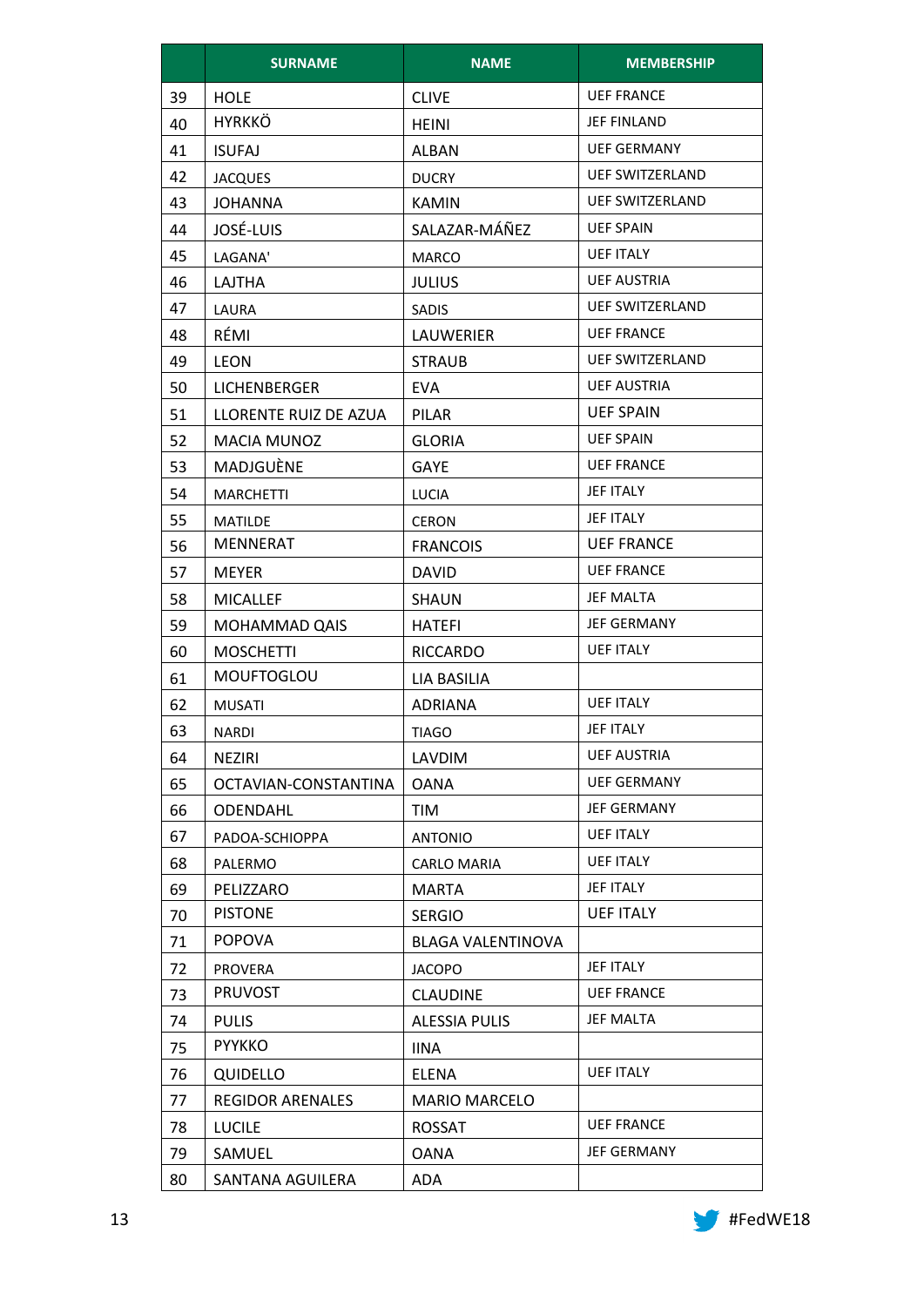|     | <b>SURNAME</b>          | <b>NAME</b>              | <b>MEMBERSHIP</b>            |  |
|-----|-------------------------|--------------------------|------------------------------|--|
| 81  | <b>SCOTT</b>            | <b>ANDRFW</b>            | JEF UNITED KINGDOM           |  |
| 82  | <b>SEELAND</b>          | <b>GLENN</b>             | <b>JEF GERMANY</b>           |  |
| 83  | <b>SIDONIO</b>          | ANGELO                   | <b>JEF ITALY</b>             |  |
| 84  | <b>SILVA</b>            | <b>CLAUDIA</b>           | <b>UEF PORTUGAL</b>          |  |
| 85  | <b>STAMBOLLIU</b>       | <b>ZOEY</b>              | <b>JEF GREECE</b>            |  |
| 86  | <b>STRATU STRELET</b>   | <b>DOINA</b>             | <b>UEF SPAIN</b>             |  |
| 87  | <b>SUSTA</b>            | <b>ROBERTO</b>           | <b>UEF ITALY</b>             |  |
| 88  | <b>TAGLIANI</b>         | ELENA                    | <b>UEF ITALY</b>             |  |
| 89  | <b>TEDESCO</b>          | MARGAUX                  | <b>JEF FRANCE</b>            |  |
| 90  | <b>TINTI</b>            | <b>PAOLO</b>             | <b>JEF POLAND</b>            |  |
| 91  | <b>LUISA</b>            | <b>TRUMELLINI</b>        | <b>UEF ITALY</b>             |  |
| 92  | <b>TSELEPI</b>          | <b>MARIA EFTYCHIA</b>    | <b>JEF GREECE</b>            |  |
| 93  | <b>VACCA</b>            | <b>PAOLO</b>             | <b>UEF SECRETARY-GENERAL</b> |  |
| 94  | VALLEFUOCO              | <b>RAFFAELE</b>          | <b>UEF ITALY</b>             |  |
| 95  | <b>VALLONE</b>          | <b>JONAS</b>             | <b>UEF ITALY</b>             |  |
| 96  | <b>ROBERT</b>           | <b>VERSCHOOTEN</b>       | <b>UEF BELGIUM</b>           |  |
| 97  | <b>VIHINEN</b>          | <b>DANICA</b>            | <b>JEF BELGIUM</b>           |  |
| 98  | <b>VILLASECA LAGUNA</b> | <b>EUGENIO FRANCISCO</b> | <b>UEF SPAIN</b>             |  |
| 99  | <b>VIOLI</b>            | <b>FRANCESCO</b>         | <b>UEF ITALY</b>             |  |
| 100 | <b>WEBER</b>            | <b>MAX</b>               | <b>JEF GERMANY</b>           |  |

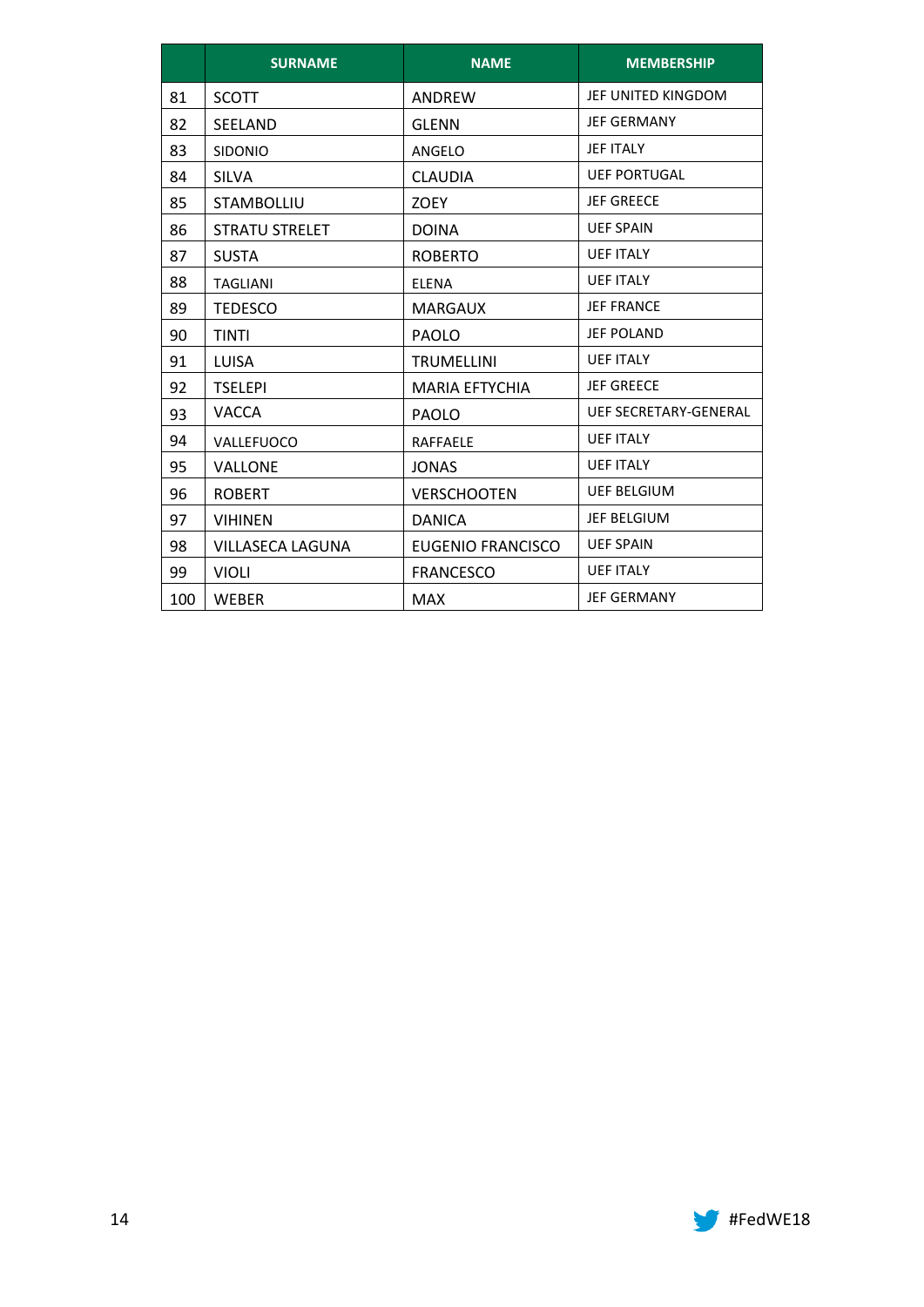# **MAP & VENUES**

# **1. HOTEL**

Participants having requested accommodation, will be hosted at [UNA HOTEL CENTURY,](http://www.unahotels.it/it/una_hotel_century/business_hotel_milano.htm) 350 m from the Central Station. Should you need one or more extra-night accommodation, don't hesitate to reach the hotel by telephone +3902675041 or email [una.century@unahotels.it.](mailto:una.century@unahotels.it)

If you arrive early on 9 March, you can go to the hotel and do the check-in. Your room might already be ready.



# **2. SEMINAR**

The seminar will be held in [Spazio Cairoli](http://spaziocairoli.com/) (Vicolo S.Giovanni Sul Muro,5) between the Duomo and the Castle ("Castello Sforzesco").

Metro Station: **M2** (green line) Stop "Cadorna" from Central Station to Assago Milanofiori Forum or **M1** (red line) Stop "Cairoli".

# **PLEASE arrive at the venue at 1pm on Friday to register prior to the start of the seminar at 1.30 pm**

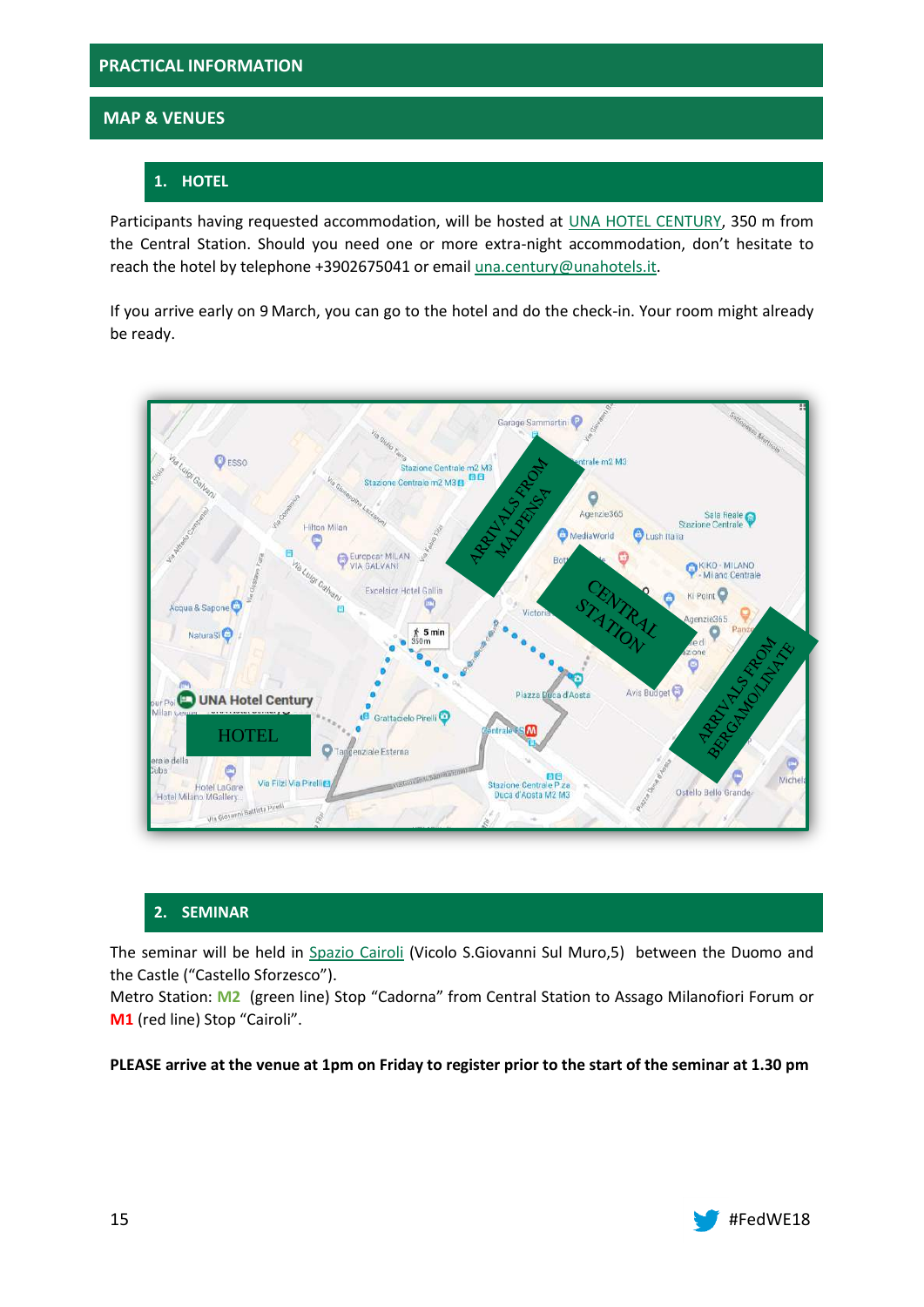

# **3. RESTAURANTS**

# **FRIDAY DINNER**

Friday dinner will be at « [Pizzeria Peperino](http://www.peperinopizza.it/it/milano) » (piazza XXV Aprile), starting from 20.30. From Spazio Cairoli, you can take the **M2** (2 stops) till Moscova (from Cadorna –direction Gessate).

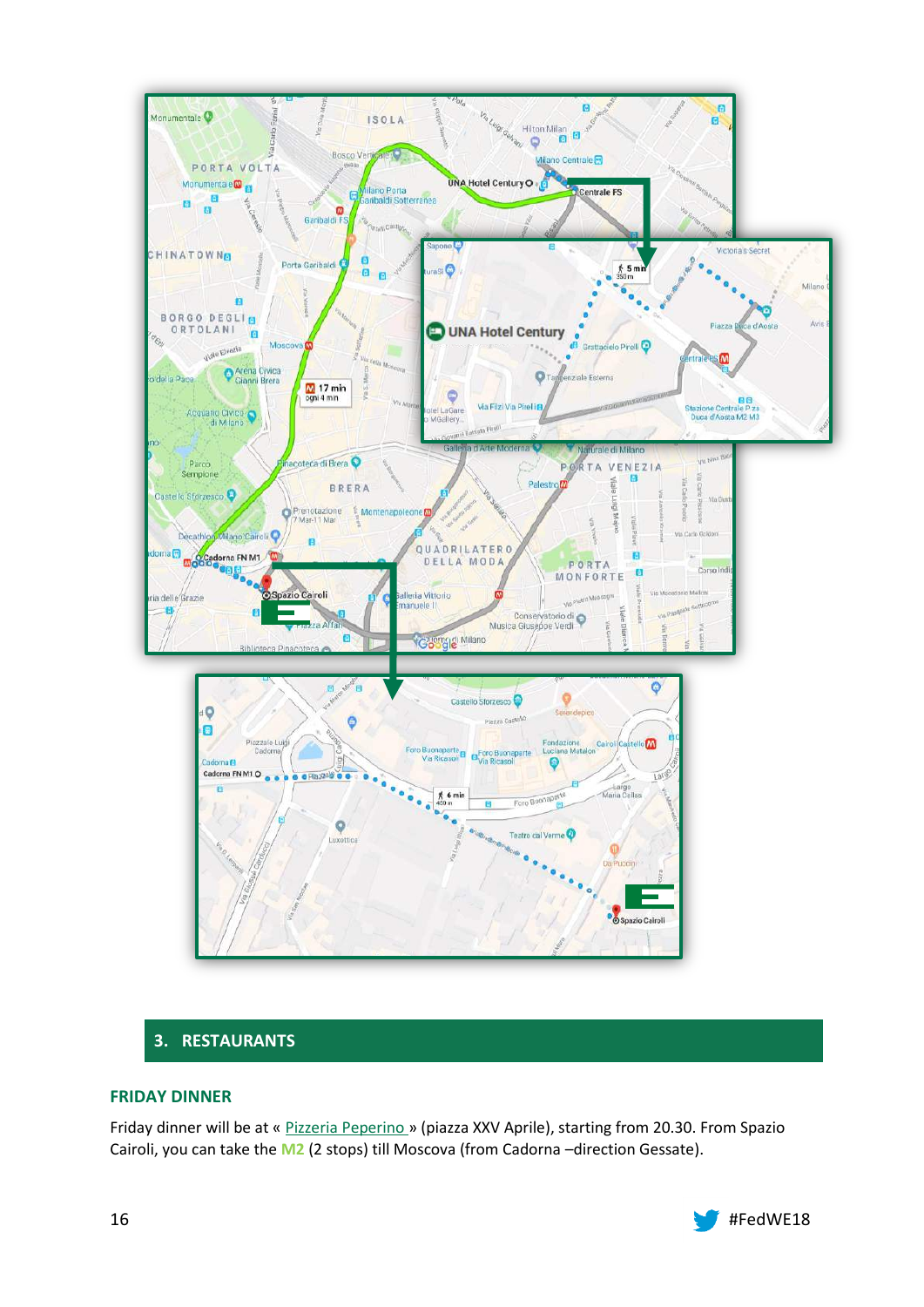

# **SATURDAY DINNER**

Saturday dinner will be at the Lombardy Region Palace (Piazza Città di Lombardia), 550 meters from UNA Hotel Century. Dinner will start at 20.30.



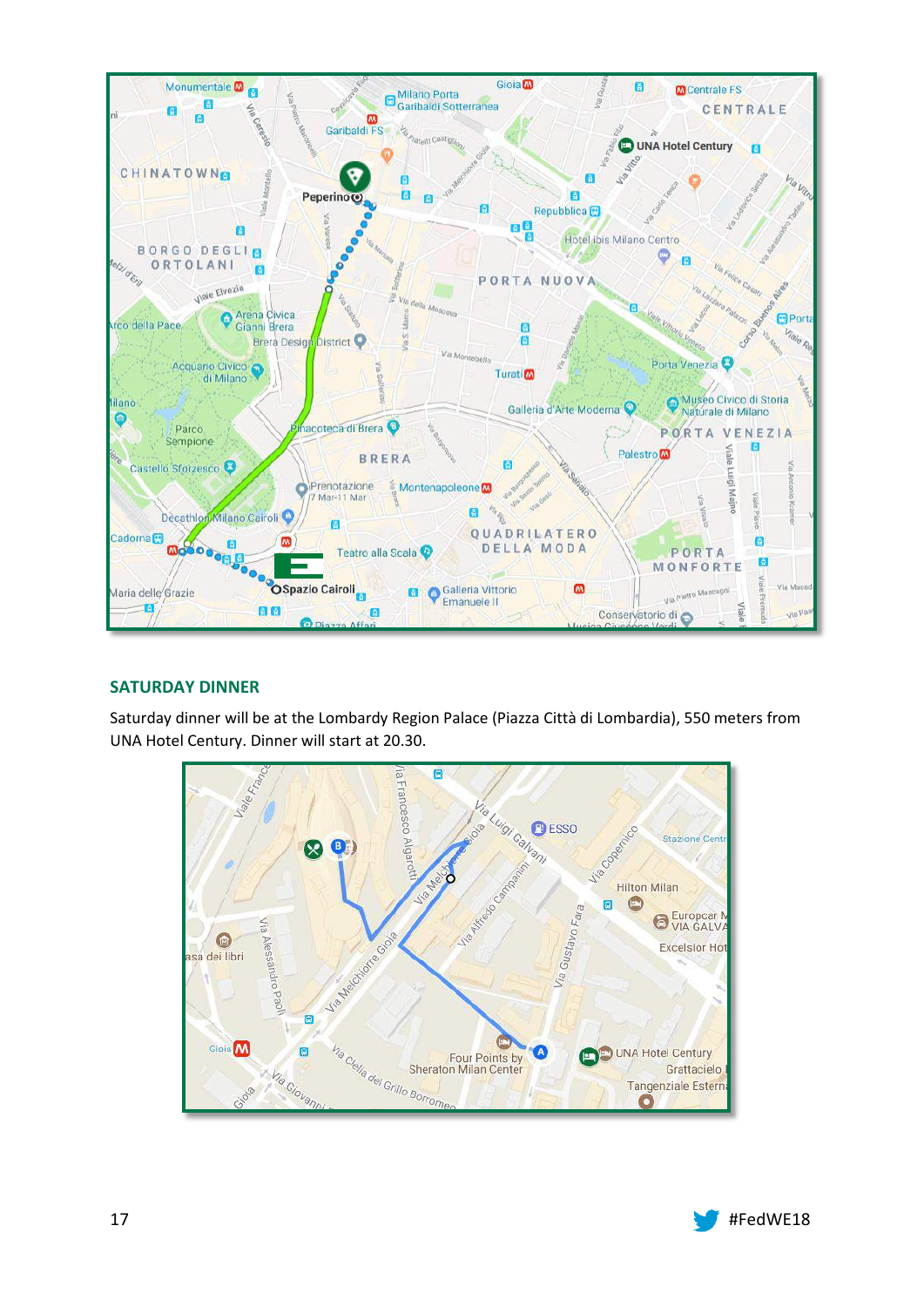# **Participants who have requested accommodation and support for travel costs:**

1. Accepted participants requesting accommodation and support for travel costs will be required to pay a participation contribution **of 80 euros** (40 Euros for participants younger than 30 y.o) by **Monday 22 January 2018** to confirm their participation. Passed the deadline, all unconfirmed participants will be replaced by other applicants.

- 2. The participation fee entitles to:
	- **Seminar:** participation in all sessions of the seminar;
	- Accommodation: Friday and Saturday night in hotel in double rooms. Single Rooms (2 nights) are available at a supplement of 80 euro to be paid by the participant at the time of payment of the participation fee.
	- **Meals:** Friday dinner, Saturday breakfast, lunch and dinner; Sunday breakfast; all coffee breaks.
	- Travel reimbursements: 50% of the travel costs, up to a maximum payment of 150 euros, provided (1) low costs airlines are used whenever available and cheaper, and (2) tickets are bought not later than 7 days from reception by their participants of their notification of acceptance. Participants are required to provide their original travel tickets. Reimbursements will be made in cash at the event.

# **Participants who have NOT requested accommodation and support for travel costs:**

1. Upon notification from the UEF, accepted participants NOT requesting accommodation and support for travel costs but who wish to join the common meals (dinner on Friday, lunch on Saturday and dinner on Saturday) will be required to pay a participation fee of 40 euros to cover the cost of all meals.

2. Accepted participants NOT requesting accommodation and support for travel costs and who do NOT join the common meals are not required to pay any participation fee. They should anyhow apply for the seminar as specified above.

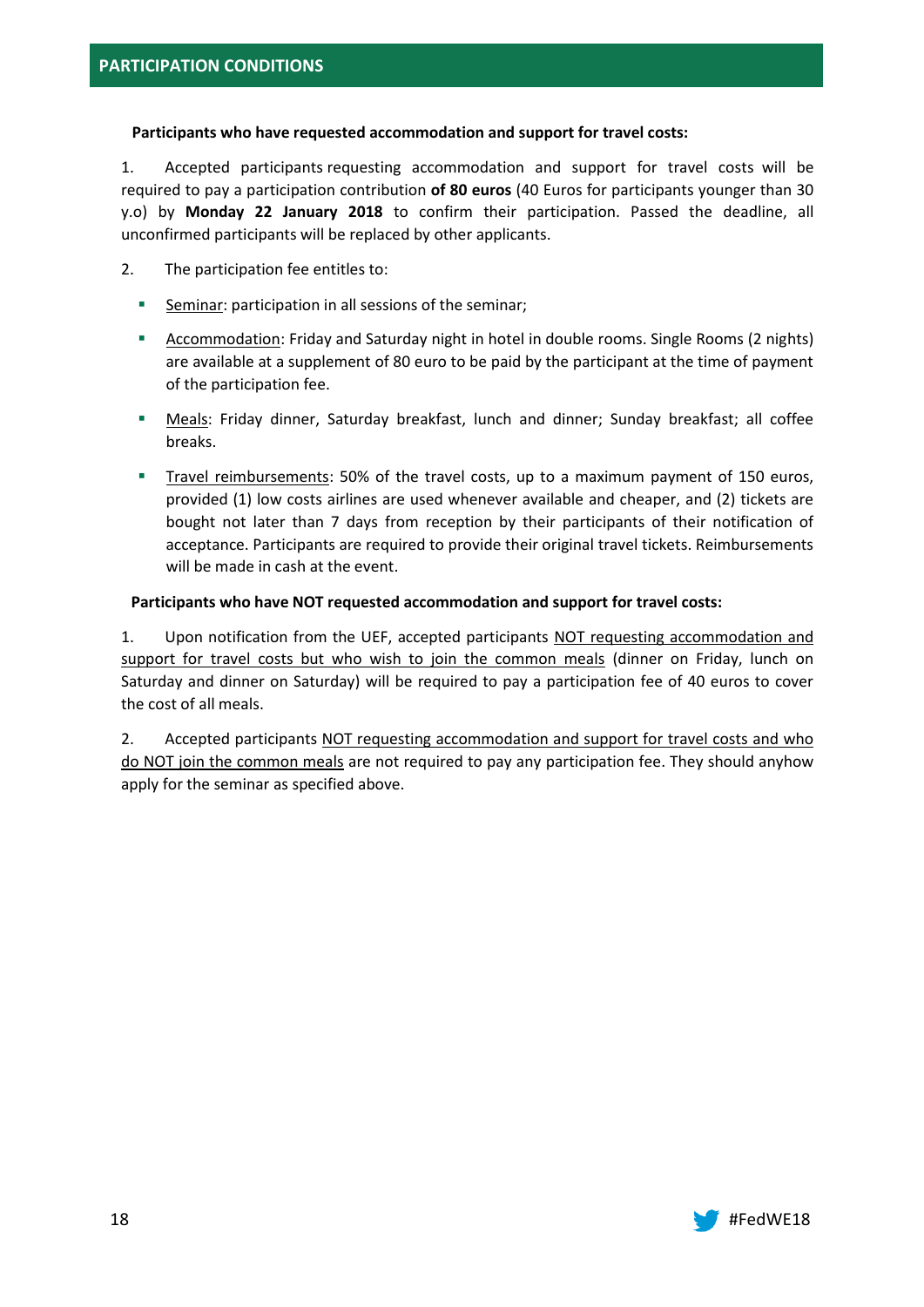| <b>NOTES</b> |  |  |  |
|--------------|--|--|--|
|              |  |  |  |
|              |  |  |  |
|              |  |  |  |
|              |  |  |  |
|              |  |  |  |
|              |  |  |  |
|              |  |  |  |
|              |  |  |  |
|              |  |  |  |
|              |  |  |  |
|              |  |  |  |
|              |  |  |  |
|              |  |  |  |
|              |  |  |  |
|              |  |  |  |
|              |  |  |  |
|              |  |  |  |
|              |  |  |  |
|              |  |  |  |
|              |  |  |  |
|              |  |  |  |
|              |  |  |  |
|              |  |  |  |
|              |  |  |  |

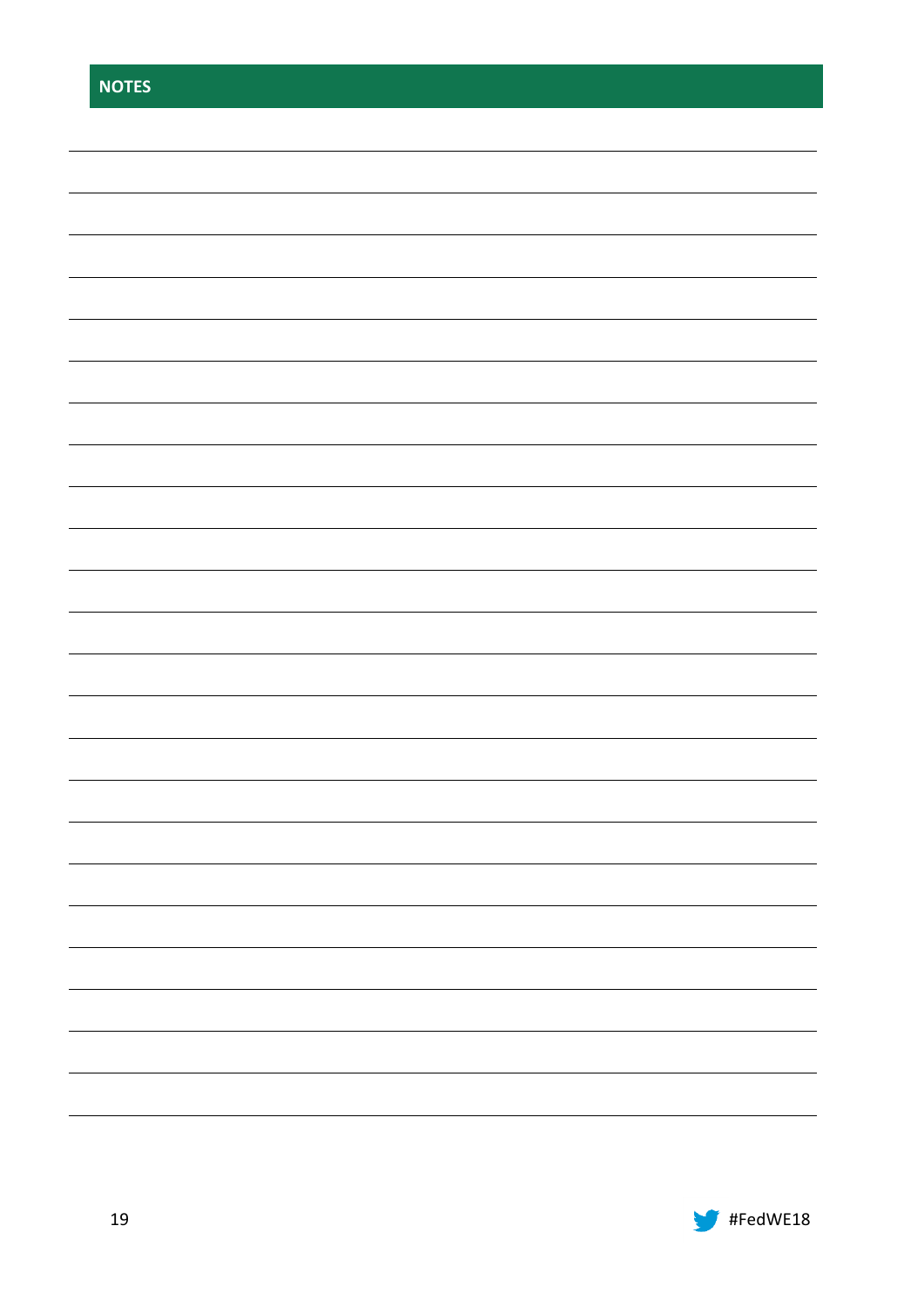# **In case of emergency you can reach us by phone on +32 2 508 30 30**



**Paolo VACCA** Secretary-General



**Francesco GUERZONI** Policy & Advocacy Officer



**Valentina PRESA** Project Officer



**David GARCIA** Managing Director



**Adeline BRION** Project Officer



**Laura MELLADO** Communication Officer

**UEF European Secretariat**  Square de Meeûs 25 | B - 1000 Brussels [secretariat@federalists.eu](mailto:secretariat@federalists.eu)